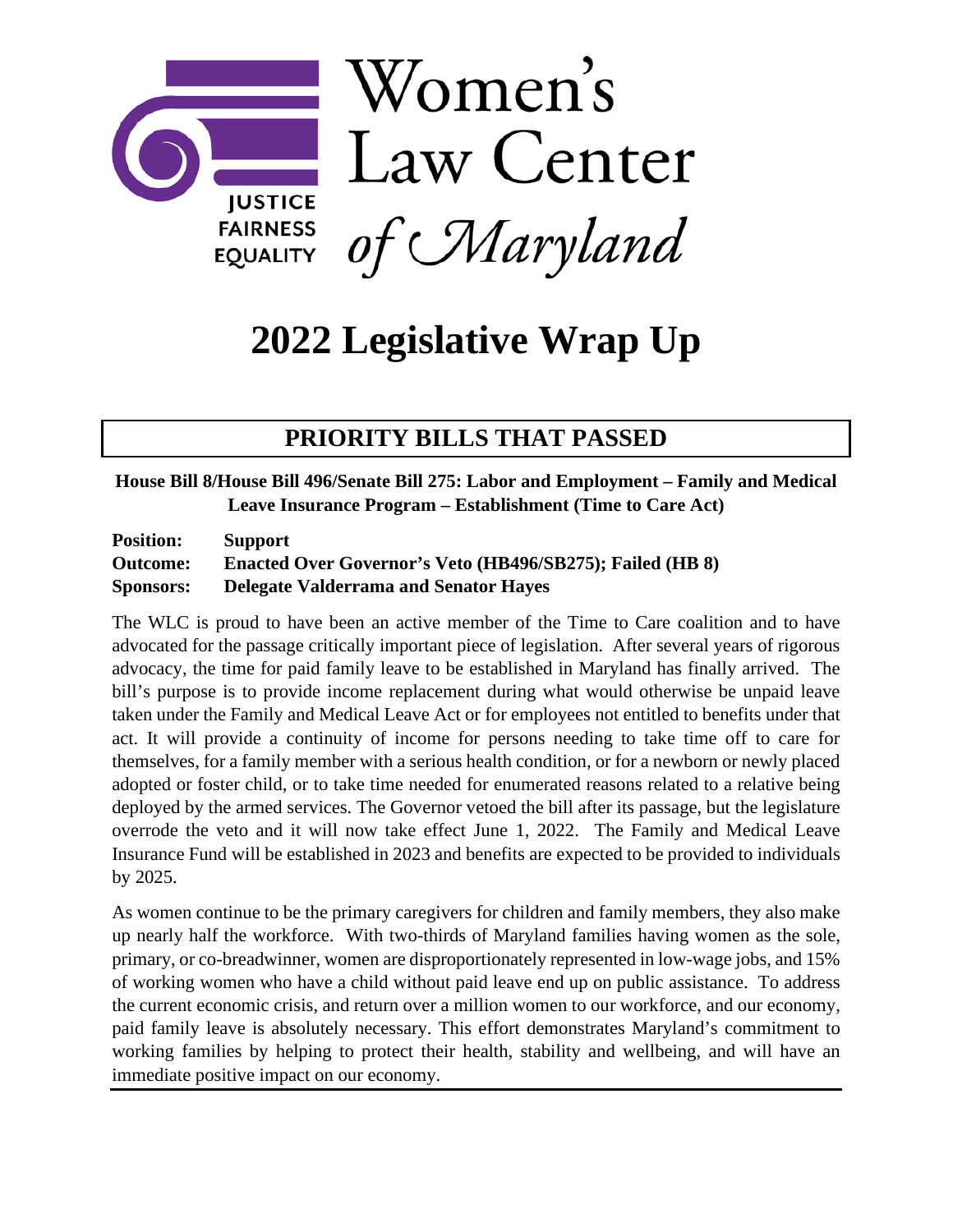#### **House Bill 937 and 952/Senate Bill 890: Abortion Care Access Act**

| <b>Position:</b> | <b>Support</b>                          |
|------------------|-----------------------------------------|
| <b>Outcome:</b>  | <b>Enacted</b>                          |
| <b>Sponsors:</b> | <b>Delegate Kelly and Senator Kelly</b> |

Our mission is to ensure the physical safety, economic security, and bodily autonomy of women in Maryland. We recognize that all the issues we fight for are interconnected. Women cannot have bodily autonomy unless they have physical safety. They cannot have physical safety without economic security. And they cannot have economic security without bodily autonomy.

We wholeheartedly supported the Abortion Care Access Act as a critical step towards increasing access to abortion care services and remove barriers to insurance coverage for abortion care. Women in Maryland deserve not only a right to an abortion, but also meaningful access to one when and where they need one. Abortion access should not be dependent on zip code or insurance status. This legislation will update our laws to reflect the recommendations of the American College of Obstetrics and Gynecologists, by allowing nurse practitioners, nurse-midwives, licensed midwives, and physician assistants to also provide abortion care, as they already do in 14 other states. This is particularly critical right now as states are seeing an increased demand for abortions as access is restricted in neighboring regions. Even within Maryland, most abortion providers are located in the greater Baltimore and DC metropolitan area, and two-thirds of counties in Maryland do not have a single abortion provider. It would further increases access to abortion care for women utilizing both private insurance and Medicaid, by removing obstacles such as deductible requirements, co-payments, or cost-sharing provisions, and would require insurers provide information to consumers regarding their coverage. The right to reproductive choice is meaningless without full access. For these reasons, the WLC was a proud supporter of the Abortion Care Access Act.

### **Senate Bill 450/House Bill 1393: Harassment and Sexual Harassment – Definitions – Employment Discrimination and Sexual Harassment Prevention Training**

| <b>Position:</b> | <b>Support</b>                          |
|------------------|-----------------------------------------|
| <b>Outcome:</b>  | <b>Returned Passed</b>                  |
| <b>Sponsors:</b> | <b>Senator Smith and Delegate Queen</b> |

In the wake of the #MeToo movement, the Maryland General Assembly has made positive advances to address the serious issues of workplace harassment and to bolster the reforms undertaken by the General Assembly in prior sessions. While the Maryland Commission on Workplace Harassment has ended, it's work is not yet finished, and for the past two years, the WLC has been one of the lead advocates of this legislation which, once enacted, will build on the Commission's progress, by providing vulnerable workers with extra security, by updating our laws to meet our current societal mores, and by eliminating the untenable "severe and pervasive" standard that is so often an insurmountable barrier to advancing a claim of harassment. Our Employment Law Hotline frequently hears from employees who fear that the harassment they are subjected to, and must endure in order to continue earning a living, is not be considered severe enough under the law. They are almost universally fearful of retaliation, and skeptical that the system will ever support them. This law will be a positive step in addressing those issues while updating our laws and giving clear guidance to the courts as to the standards to be utilized.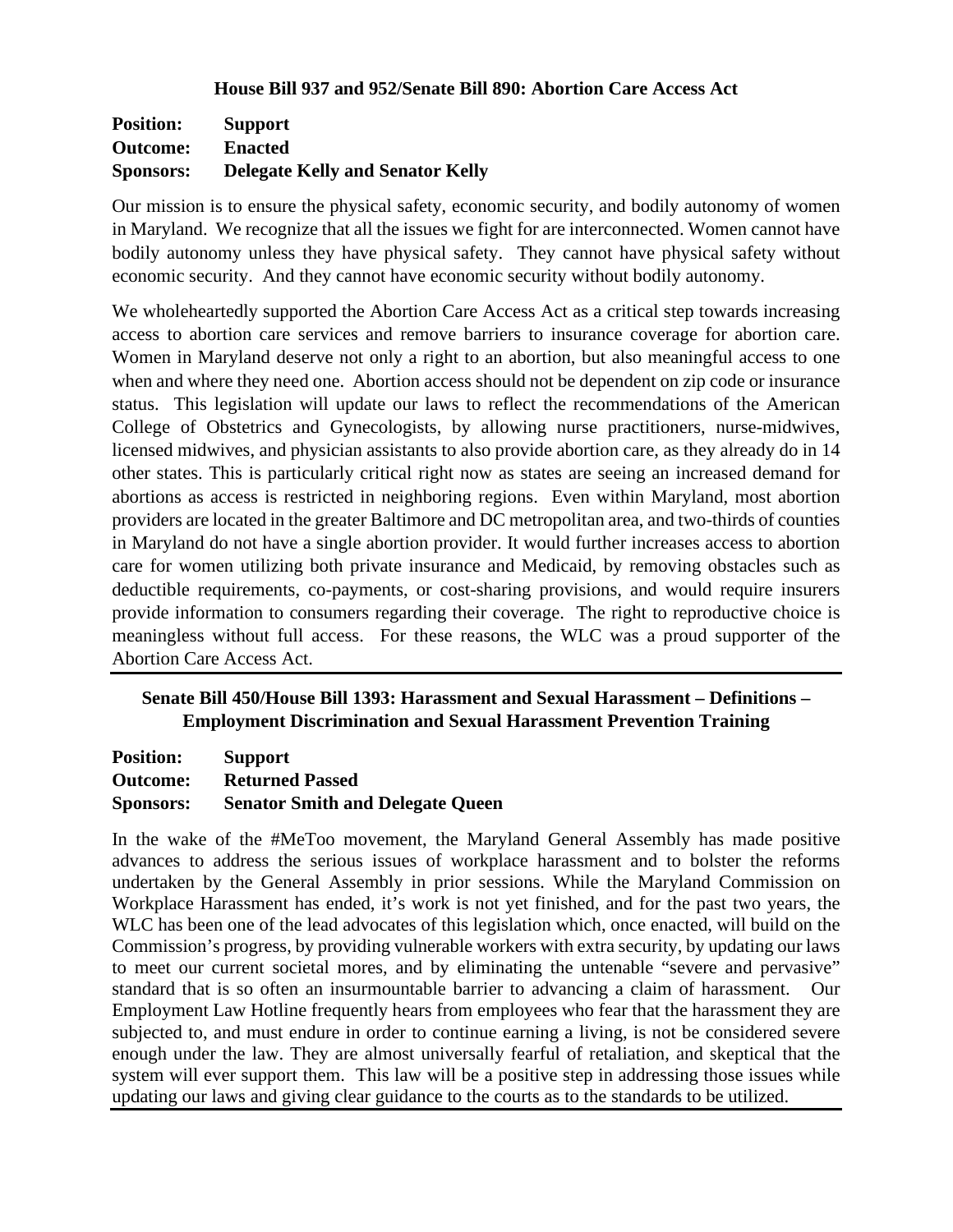### **House Bill 148/Senate Bill 328: Criminal Law – Stalking - Definition**

| <b>Position:</b> | <b>Support</b>                                     |
|------------------|----------------------------------------------------|
| <b>Outcome:</b>  | <b>Passed Enrolled</b>                             |
| <b>Sponsors:</b> | <b>Delegate Bartlett and Senator Waldstreicher</b> |

The WLC is incredibly happy to have supported this important survivor-centered legislation. Once enacted, it will update Maryland's existing stalking crime to explicitly include the more modern methods of electronic stalking in use today, such as spyware, tracking apps, GPS, and hidden cameras and recording devices. We regularly see clients who experience electronic stalking and are unable to get relief from law enforcement. This form of stalking is particularly intrusive, unsettling and very scary. Victims who are being stalked are physiologically on high alert all the time, which can lead to exhaustion, mental health issues, and greater risk of being a victim of violence.

### **House Bill 817: Criminal Law – Violation of a Protective Order – Merger Prohibition and Separate Sentence Authorization**

| <b>Position:</b> | <b>Support</b>         |
|------------------|------------------------|
| Outcome:         | <b>Returned Passed</b> |
| <b>Sponsors:</b> | <b>Delegate Shetty</b> |

House Bill 817 provides that a sentence after conviction for violation of a protection order does not merge with any other sentence. It makes it clear that courts can exercise discretion to sentence a defendant consecutively or concurrently when a defendant has violated a protection order by committing another crime. Under HB 817, a conviction for a serious crime that carries a higher possible sentence does not get merged into the relatively low sentence for a violation of a protective order.

The law is clear that it is entirely in the province of the legislature to make it clear that a sentence does not merge with any other sentence, so we asked the legislature to make it clear in these cases that violating a protective order by committing another crime such as assault against the victim does not provide for a low sentence. The discretion is left to the sentencing judge. This bill passed unanimously out of both chambers to become law, and was signed by the Governor on April 21, 2022. Its effective date is October 1, 2022.

# **PRIORITY BILLS THAT FAILED**

**House Bill 153/Senate Bill 33: Criminal Law - Sexual Crimes - Repeal of Spousal Defense/Criminal Law - Sexual Crimes - Fourth-Degree Sexual Offense and Spousal Defense**

**Position: Support Outcome: Failed Sponsors: Delegate Crutchfield and Senator Lee**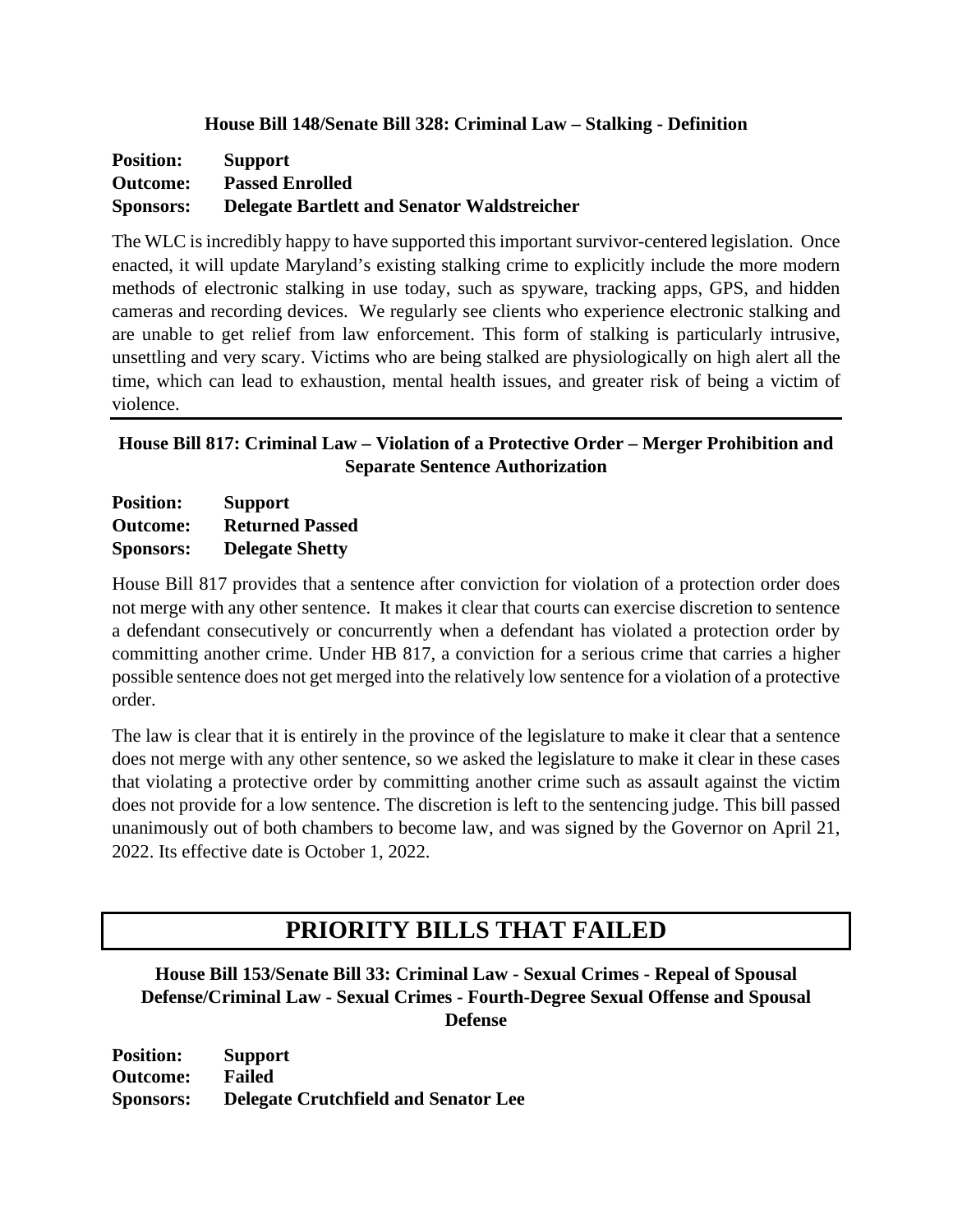Had it finally passed, this legislation would have repealed archaic prohibitions on prosecuting someone for rape of their spouse. While first degree rape of a spouse can be prosecuted in Maryland, marriage is a complete defense to lesser degrees of sexual assault. The WLC has long advocated for the repeal of that defense; the idea that any form of sexual assault, unwanted touching, forcible sex or anything else of that nature is okay because the parties are married is arcane and insulting, a relic of another era that has no place in Maryland law. While both the House and Senate passed versions of the bill this session, unfortunately the two versions did not conform, with the Senate version actually creating more harm than good, and the bill failed in conference committee on sine die. The WLC will be back in 2023 to support this legislation.

### **House Bill 1171: Declaration of Rights – Right to Reproductive Liberty**

| <b>Position:</b> | <b>Support</b>       |
|------------------|----------------------|
| <b>Outcome:</b>  | <b>Failed</b>        |
| <b>Sponsors:</b> | <b>Speaker Jones</b> |

Since 1973, states have enacted more than 1,336 abortion restrictions nationwide and in December 2021, the Supreme Court heard arguments in *Dobbs v. Jackson Women's Health Organization*, regarding Mississippi's law banning abortion after 15 weeks of pregnancy. The WLC was proud to be part of an amicus brief in support of the abortion provider in that case. Despite nearly fifty years of Supreme Court jurisprudence, it is the first time the Court is taking up the issue of previability abortion bans since *Roe*, and there is a very high likelihood that the Court uses this case to overturn *Roe*, or at the very least open the door to additional challenges, including those being made in a pipeline of at least two dozen cases designed to constrict our reproductive freedoms. In response, this legislation sought to constitutionally enshrine the rights of Marylanders to reproductive freedom. Specifically, the bill recognized that a central component of an individual's rights to liberty and equality includes the fundamental right to *reproductive* liberty, including the right to make decisions and choices regarding their own reproduction, including decisions related to preventing, continuing, or terminating a pregnancy. A constitutional amendment would have been the strongest protection we could provide to ensure future generations of Marylanders have meaningful access to the full range of reproduction health care, from birth control to infertility treatments, to abortion. As reproductive rights are being eroded in neighboring states, Maryland must not give in to complacency and must act affirmatively to ensure all Marylanders have the fundamental right to reproductive liberty, regardless of what the Supreme Court – or any other state – determines.

# **ECONOMIC SECURITY AND EMPLOYMENT LAW**

**House Bill 282/Senate Bill 316: Sales and Use Tax – Diapers and Baby Products – Exemptions House Bill 3: Sales and Use Tax – Diapers – Exemptions**

**Position: Support Outcome: Enacted (HB282/SB316); Failed (HB3) Sponsors: Delegate D. Jones and Senator Elfreth Delegate Crosby**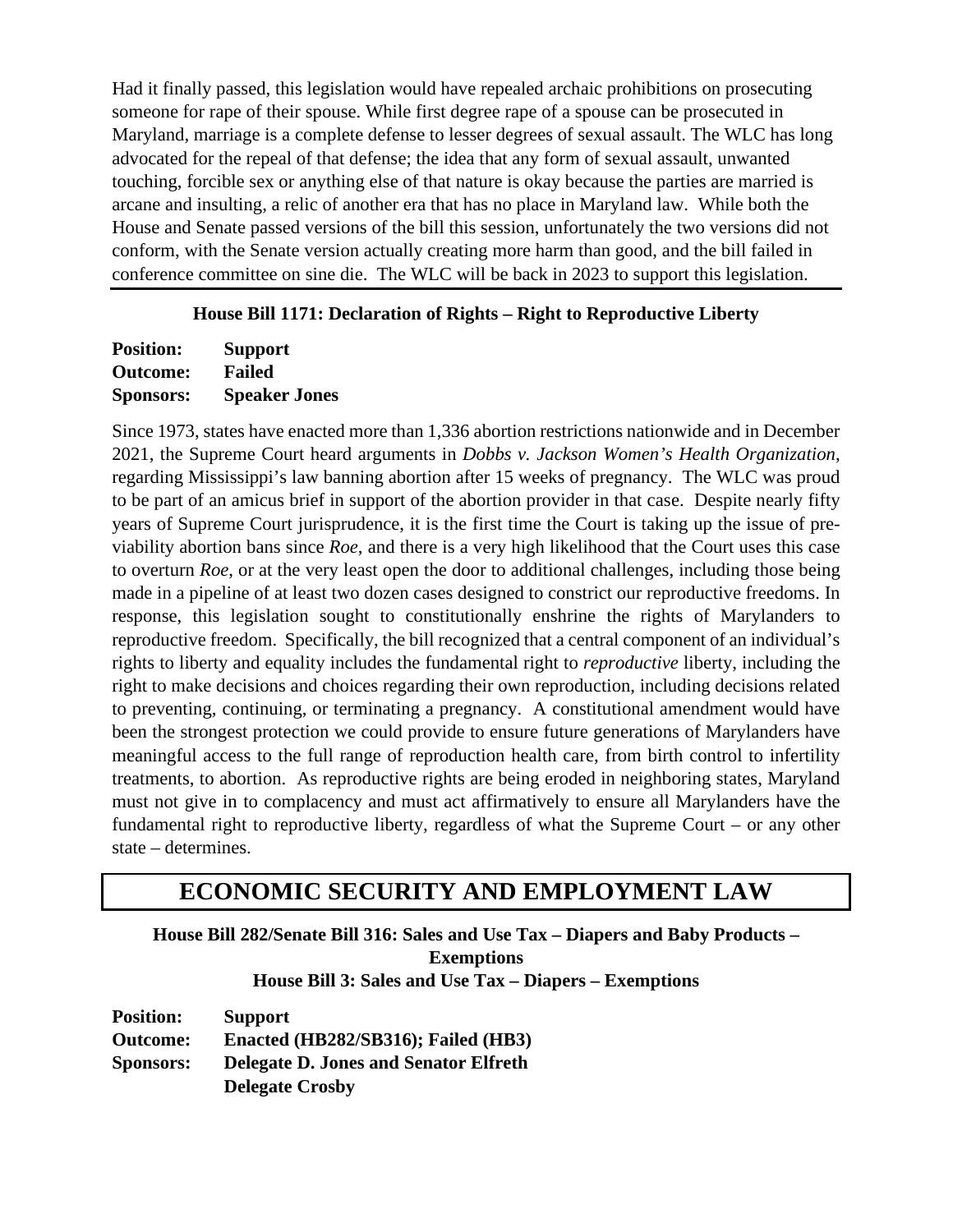House Bill 282 and Senate Bill 316 expands the current exemption from the sales and use tax for baby related products to include diapers, baby bottles, baby bottle nipples, and infant car seats. Currently, baby oil and baby powder are exempt from sales tax, but the other items are inexplicably excluded from that list, despite being a necessity for any newborn, infant, or toddler. House Bill 3, which failed, would have expanded the current exemption to include diapers, but did not include the other baby necessities. The WLC supported these bills because they will assist women who are already often the primary care takers and increasingly the sole or primary income-earner for families. Without diapers and other related necessities, parents cannot transport their children safely, and infants cannot participate in childcare and early childhood development programs. When children cannot participate in those programs, oftentimes caregivers cannot work but rather must stay home with their children, continuing the cycle of poverty and underemployment.

### **House Bill 125: Motor Vehicle Insurance - Discrimination in Underwriting and Rating - Prohibitions**

| <b>Position:</b> | <b>Support</b>         |
|------------------|------------------------|
| <b>Outcome:</b>  | <b>Failed</b>          |
| <b>Sponsors:</b> | <b>Delegate Shetty</b> |

House Bill 125 would have prohibited auto insurance companies from utilizing gender as a factor in underwriting, thereby prohibiting motor vehicle insurers from discriminating against women, or charging women higher insurance rates, for no reason other than the fact they are women. Women pay as much as 39% more for insurance than otherwise identical men, which translates to as much as \$154 more for their annual auto insurance premiums. Auto insurance rates should be based on driving record and driving experience – not on an individual's occupation, credit score, sex, marital status, or education level.

# **House Bill 258: Employment Standards - Seating for Employees (Right to Sit Act of 2022)**

**Position: Support Outcome: Failed Sponsor: Delegate Stewart**

House Bill 258 sought to require employers with 15 or more employees to provide seating accommodations for employees, where the nature of the work is such that it can be reasonably performed while seated. It further would require employers with 14 or fewer employees to provide the same accommodation so long as it does not create an unreasonable hardship for the employer. Having the ability to sit is a frequently requested, and often unreasonably denied, accommodation for many workers, but in particular it can be necessary for pregnant workers in order for them to maintain a healthy pregnancy. This is an accommodation that many employers are already providing to employees with documented disabilities; this change would likely be small and inconsequential to the employers, but significant in improving the health and quality of life of employees.

# **House Bill 431/Senate Bill 530: Maryland Fair Scheduling Act**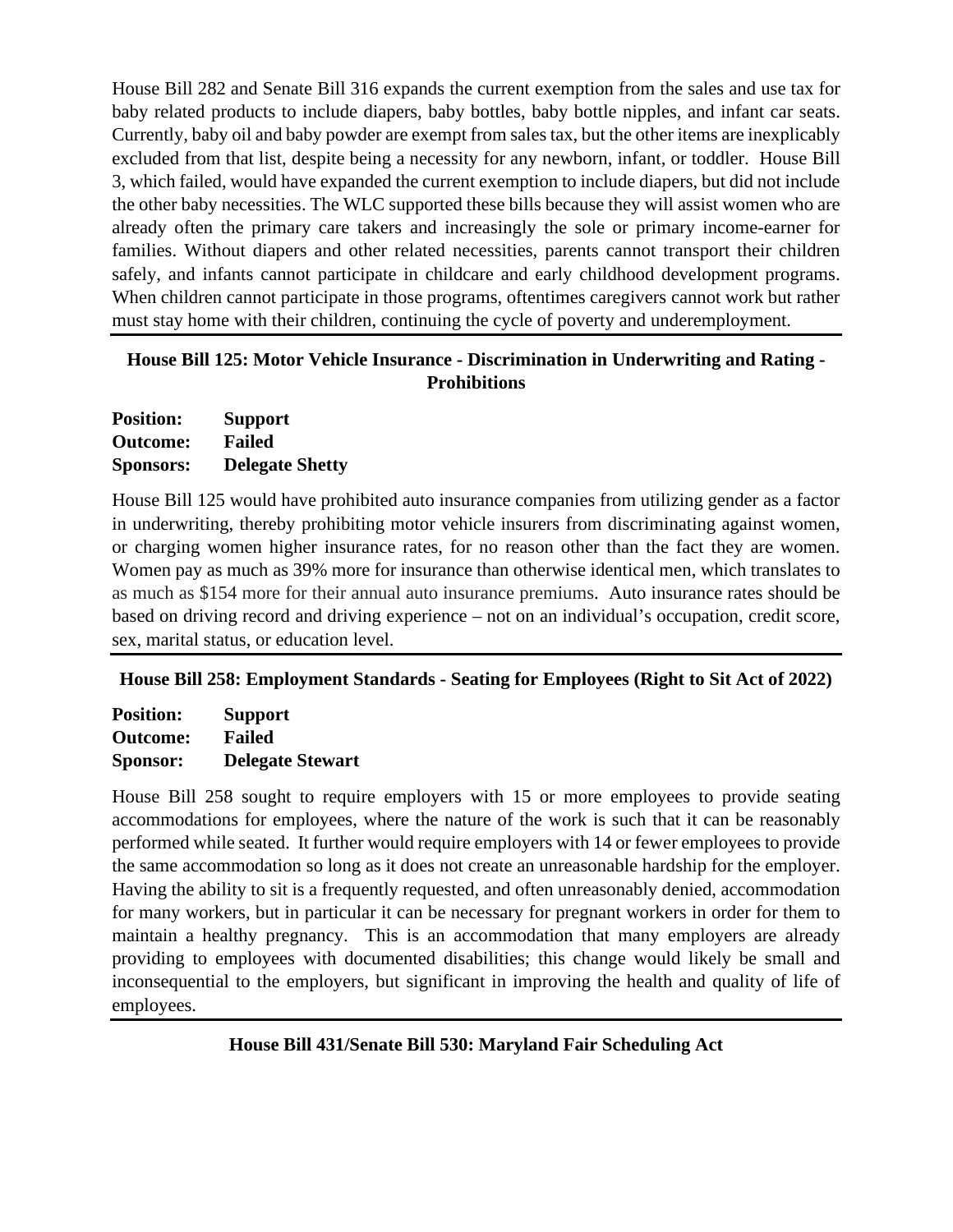### **Position: Support Outcome: Failed Sponsors: Delegate Foley and Senator Benson**

Had it passed, this legislation would have made an enormous difference in the lives of working parents, workers seeking to further their careers through additional education, and other people with multiple claims to their time. The lack of predictability of a job schedule can preclude a Maryland worker from attending school part-time or meeting her obligations to her children. This law would provide more employment opportunities for women in this State, particularly parents of young children, by requiring on-call pay, notice of shift changes, and an opportunity to refuse hold-over shifts without fear of retaliation.

### **House Bill 455: State Personnel – Implicit Bias Awareness Training – Required**

| <b>Position:</b> | <b>Support</b>        |
|------------------|-----------------------|
| <b>Outcome:</b>  | <b>Failed</b>         |
| <b>Sponsors:</b> | <b>Delegate Wells</b> |

House Bill 455 would have required all state employees to participate in and complete implicit bias training within six months of their hire date and on an annual basis. Because implicit bias exists within every individual, and can have a negative impact on those interacting with the State, the WLC supported this legislation.

### **House Bill 698/Senate Bill 721: Labor and Employment - State Minimum Wage Rate – Increase**

| <b>Position:</b> | <b>Support</b>                                   |
|------------------|--------------------------------------------------|
| <b>Outcome:</b>  | Failed                                           |
| <b>Sponsors:</b> | <b>Delegate Turner and Senator Waldstreicher</b> |

During the pandemic, women have been disproportionately forced out of the job market at unprecedented rates. This mass exodus can be strongly attributed to a combination of lack of paid family leave and stagnant wages that are insufficient to care for a family, or cover child care costs necessary in order to work. In short, the pandemic has decimated working families who cannot afford to wait until 2025 for their wages to keep up with the economy, and this legislation would have accelerated the timeline for the minimum wage increase.

### **Senate Bill 449: Unlawful Employment Practices – Remedies**

| <b>Position:</b> | <b>Support</b>       |
|------------------|----------------------|
| <b>Outcome:</b>  | Failed               |
| <b>Sponsors:</b> | <b>Senator Smith</b> |

Senate Bill 449 sought to address inequities and outdated remedies within the Maryland Fair Employment Act for employees who have been discriminated against in their workplace by incrementally increasing caps on compensatory damages and by extending the statute of limitations on back pay that can be awarded to victims of unlawful employment discrimination.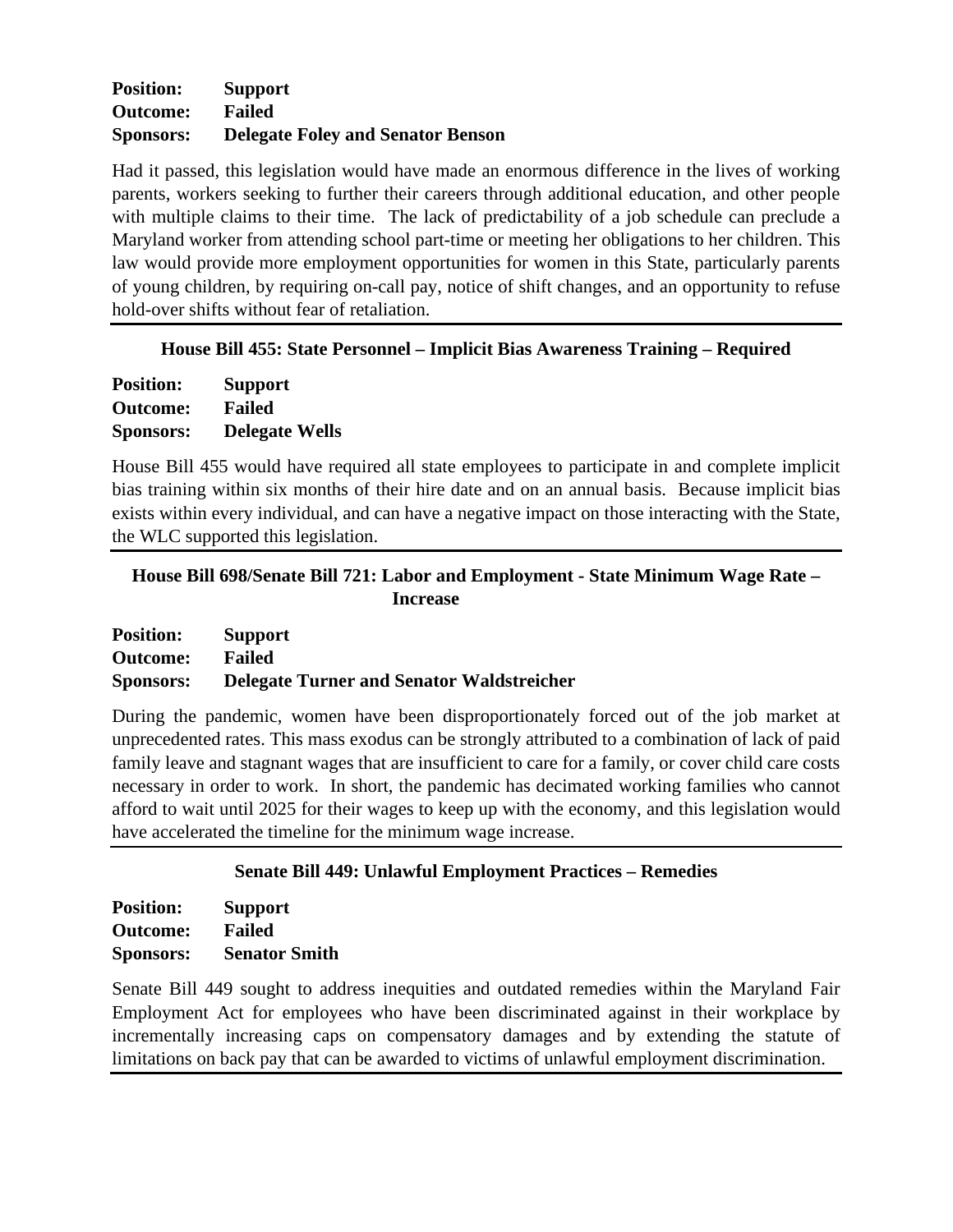### **Senate Bill 78/House Bill 72: Maryland Wage and Hour Law and Maryland Wage Payment and Collection Law – Revisions (Maryland Wage Protection Act)**

| <b>Position:</b> | <b>Support</b>                                |
|------------------|-----------------------------------------------|
| <b>Outcome:</b>  | <b>Failed</b>                                 |
| <b>Sponsors:</b> | <b>Senator Smith and Delegate Charkoudian</b> |

As approximately 33% of Maryland workers are low wage workers and 60% of those workers are women, wage theft and wage loss is a women's issue that has a demonstrable negative effect on women and their families in Maryland. Thus, the Women's Law Center of Maryland supported these bills which sought to resolve three challenges workers face when attempt to address wage theft: retaliation from seeking to obtain their earned wages; a lack of transparency on paystubs; and the status of independent contractors under current wage and hour laws.

# **FAMILY LAW**

**House Bill 210: Criminal Trials - Spousal Privilege - Exception**

| <b>Position:</b> | <b>Support</b>          |
|------------------|-------------------------|
| <b>Outcome:</b>  | <b>Returned Passed</b>  |
| Sponsor:         | <b>Delegate Grammar</b> |

Once enacted, HB210 will establish that the spouse of a person on trial for a crime may be compelled to testify as an adverse witness if the marriage occurred after the date on which the alleged crime occurred. The WLC supported this bill because perpetrators of crimes should not be able to shield themselves by marrying a relevant witness to the state to avoid having them testify. We are particularly concerned about someone being coerced into marriage just so a criminal defendant can invoke spousal privilege.

# **House Bill 104/Senate Bill 41: Family Law- Child Custody and Visitation**

| <b>Position:</b> | <b>Support with Amendments</b>             |
|------------------|--------------------------------------------|
| <b>Outcome:</b>  | Failed                                     |
| <b>Sponsors:</b> | <b>Delegate Atterbeary and Senator Lee</b> |

Arising out of recommendations made by the Workgroup to Study Child Custody Court Proceedings Involving Child Abuse or Domestic Violence Allegations, these bills would have amended Family Law Section 9-101 to require a court to articulate its findings in custody cases where allegations of domestic violence or sexual assault are presented. The WLC supported the bill in concept, but voiced concerns about potential for abuse in high conflict cases by the very broad language in some sections.

### **House Bill 369/Senate Bill 377: Marriage Records – Name Change**

| <b>Position:</b> | <b>Support</b>                            |
|------------------|-------------------------------------------|
| <b>Outcome:</b>  | <b>Returned Passed</b>                    |
| <b>Sponsors:</b> | <b>Delegate Belcastro and Senator Lee</b> |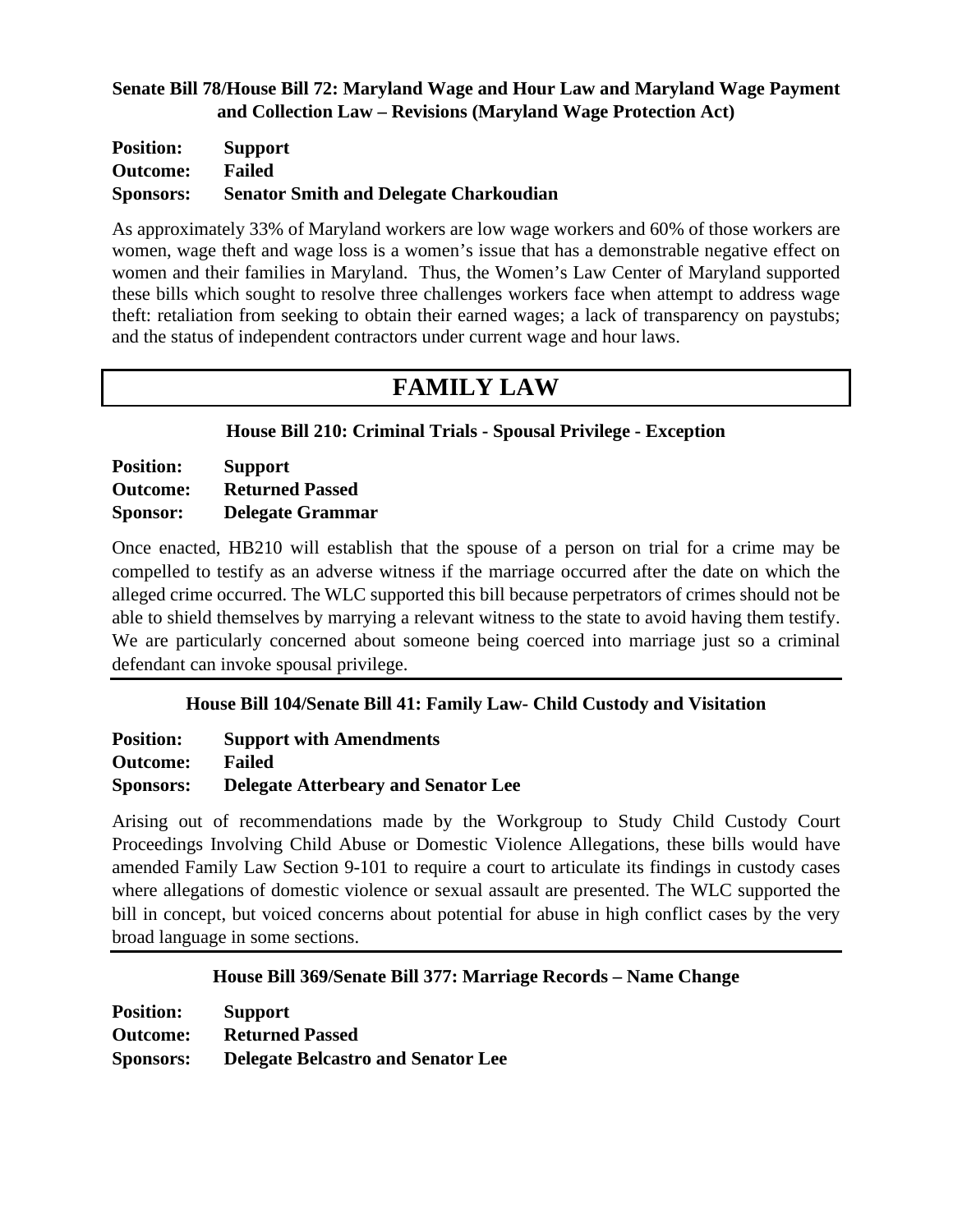This law creates a statutory process for changing an individual's name on a marriage certificate after its original issuance. This is particularly relevant to transgender folks who wish to have accurate and affirming identity documents. It will allow them to do so with clarity and dignity, and without risk of being outed against their will.

# **House Bill 284/Senate Bill 20: Criminal Procedure - Out of Court Statements - Child Victims**

| <b>Position:</b> | <b>Support</b>                              |
|------------------|---------------------------------------------|
| <b>Outcome:</b>  | <b>Returned Passed</b>                      |
| <b>Sponsors:</b> | <b>Delegate Crutchfield and Senator Lee</b> |

This law will allow the admission of an out of court statement (hearsay) made by a child victim (or child-witness in certain circumstances) under the age of 13 in a criminal or juvenile court proceeding. It will reduce the need for that child to come to court and testify about traumatizing experiences, while maintaining the same procedural safeguards that exist under current law, and is a modest expansion to create laws that are trauma informed for our youngest citizens.

# **House Bill 639: Family Law – Grounds for Divorce**

**Position: Support Outcome: Failed Sponsors: Delegate Atterbeary**

House Bill 639 would have changed the definition of separation as a ground for limited or absolute divorce in our state to allow couples who still live under the same roof – typically due to economic challenges – to seek divorce on a no-fault separation ground. This change would reflect many peoples' reality and would allow for faster resolution of divorce cases, which would benefit Marylanders.

# **House Bill 1293/Senate Bill 884: Driver's Licenses – Suspension for Child Support Arrearages – Exception**

| <b>Position:</b> | <b>Support with Amendments</b>            |
|------------------|-------------------------------------------|
| <b>Outcome:</b>  | Failed                                    |
| <b>Sponsors:</b> | <b>Delegate Henson and Senator Watson</b> |

This legislation would prevent the Maryland Child Support Agency from suspending a driver's license to enforce court ordered child support if the payor earns less than 300% of the Federal Poverty Level. It can be counter-intuitive to deprive someone who owes money, in this case arrearages on child support, from the means to get to and from a job, and in the appropriate circumstances it may be better to not suspend the license. However, the WLC shared concerns, and suggested an amendment related to, obligors voluntarily impoverishing themselves, in order for this exception to kick in.

# **House Bill 947: Family Law - Joint Custody**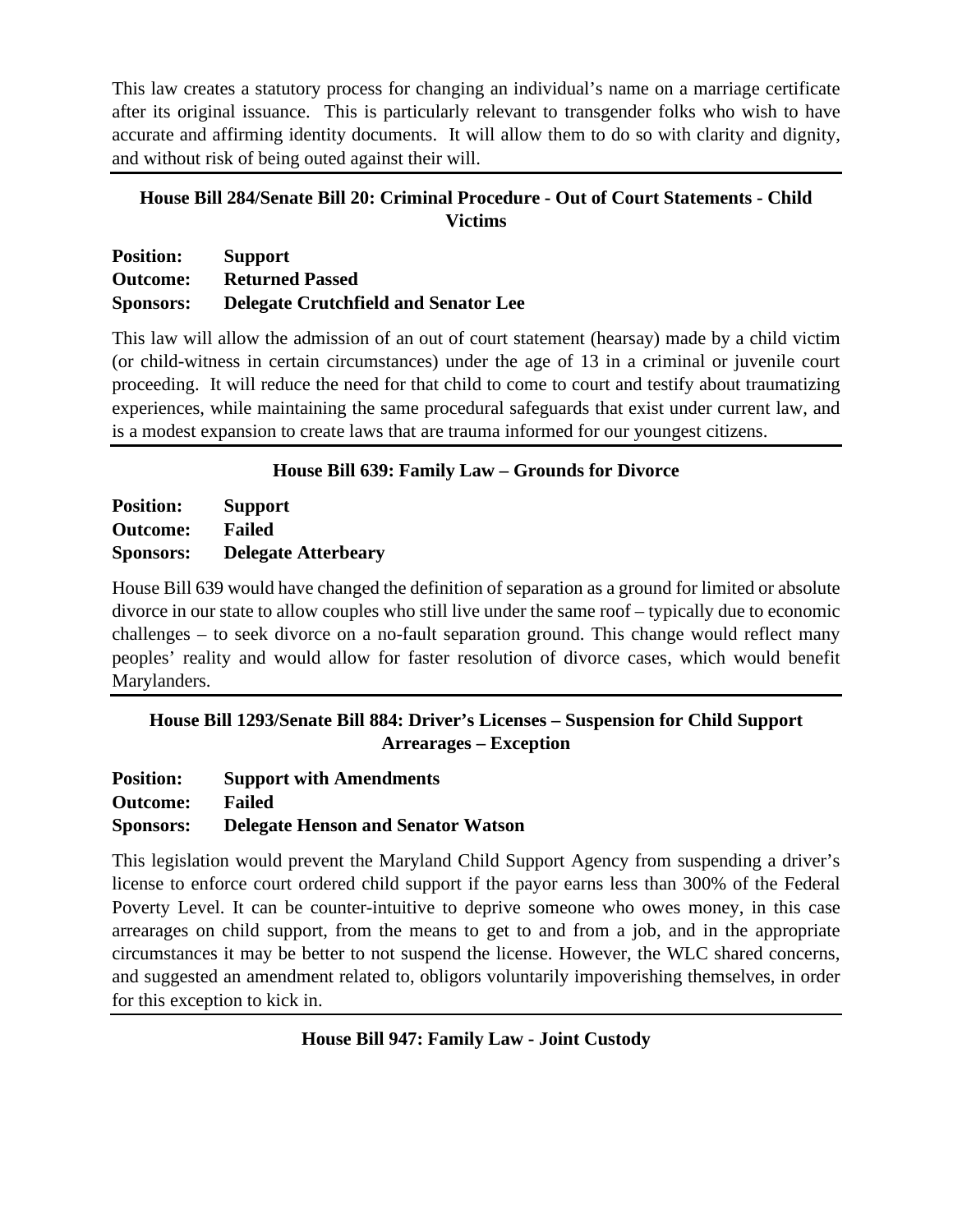### **Position: Oppose Outcome: Defeated Sponsors: Delegate Shoemaker**

This legislation would have created a presumption of joint legal custody and physical custody for equal periods of time for each parent. The WLC continues to oppose the presumption for joint legal and equal physical custody created by this Bill, which is particularly egregious in that there is no exception for situations in which there has been domestic violence. The current standard of "best interests of the child" is the most child centered and appropriate standard for custody decision-making.

### **House Bill 1036: Child Custody - Relocation Of Child - Expedited Hearing**

| <b>Position:</b> | <b>Oppose</b>           |
|------------------|-------------------------|
| <b>Outcome:</b>  | <b>Defeated</b>         |
| <b>Sponsors:</b> | <b>Delegate Charles</b> |

While the WLC supported the purpose of this legislation that would allow for an expedited hearing in the event a parent or custodian of a child wished to relocate the child more than 40 miles away, we nonetheless found that this bill did not properly address the concerns which it was alleging to fix.

| House Bill 1168/Senate Bill 849: Family Law - Legal Decision Making and Parenting Time |  |  |  |  |
|----------------------------------------------------------------------------------------|--|--|--|--|
|----------------------------------------------------------------------------------------|--|--|--|--|

| <b>Position:</b> | <b>Support</b>                           |
|------------------|------------------------------------------|
| <b>Outcome:</b>  | Failed                                   |
| <b>Sponsors:</b> | <b>Delegate McComas and Senator West</b> |

Had it been enacted, this legislation would have provided a much needed overhaul and update to our custody laws in Maryland. The WLC supported this legislation because it codifies existing Maryland case law regarding custody determinations using the best interests of the child standard. It would also make language changes to better identify and support the relationships between parents and children. These bills were the revised product of a more than one year Child Custody Decision-Making Commission that by a majority agreed the "best interests of the child" standard remains the best way for courts to make custody decisions. The language of is modified from prior years' efforts, to reflect language used in the now mandatory parenting plans. The WLC recognizes and deeply respects the benefits of having both parents actively involved in a child's life. However, it is appropriate only when the parents are able to work together in the best interests of the child, but can be damaging and dangerous in inappropriate situations, such as where there is domestic violence.

### **House Bill 1418: Marriage – Confidential Communication – Criminal Charge**

| <b>Position:</b> | <b>Support with Amendments</b> |
|------------------|--------------------------------|
| <b>Outcome:</b>  | <b>Failed</b>                  |
| <b>Sponsors:</b> | <b>Delegate Jones</b>          |

Under current law, if a spouse commits an act of abuse against their partner, and then admits to the act or apologizes to them, the apology or admission is considered a private communication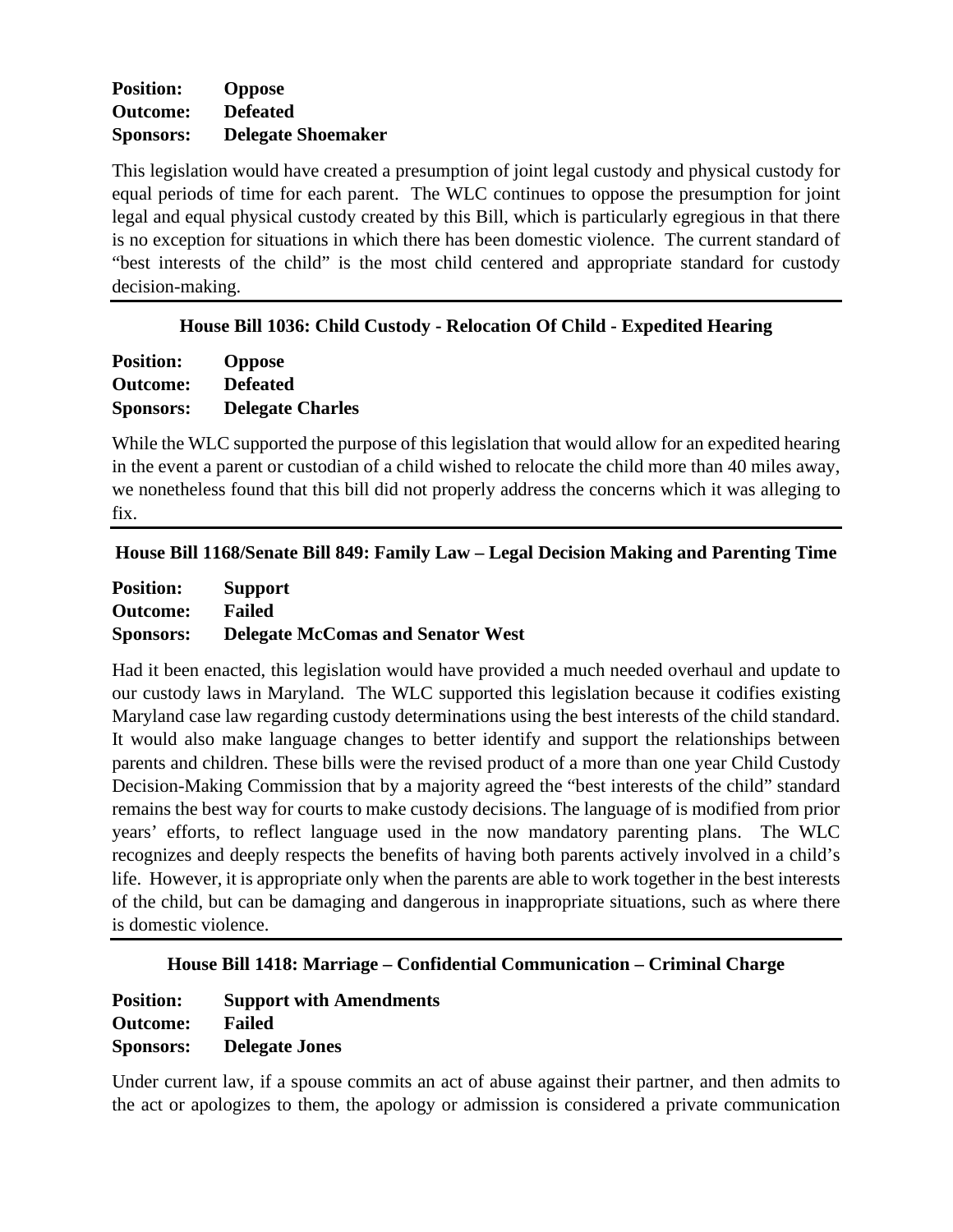between the married parties and the criminal defendant can prevent the victim from testifying to what the defendant said. House Bill 1418 would provide that under those circumstances, a spouse may, but does not have to, testify as to the confidential communications made by the other spouse. The WLC supported this bill, as amended, as it places the power in the hands of the victim spouse if they choose to reveal a confidential communication. We look forward to supporting this bill next year.

# **Senate Bill 336/House Bill 1407: Family Law – Custody Evaluators – Qualifications and Training**

| <b>Position:</b> | <b>Oppose</b>                                       |
|------------------|-----------------------------------------------------|
| <b>Outcome:</b>  | <b>Defeated</b>                                     |
| <b>Sponsors:</b> | <b>Senator Carozza and Delegate Valentino-Smith</b> |

This legislation would have moved qualifications for custody evaluators in family law cases, from the Maryland Rules to the Maryland Annotated Code. While the WLC appreciates the importance of maintaining rigorous qualifications for these evaluators in custody cases in the state, we opposed the legislation as drafted as we believe the appropriate place for addressing these issues is in the Rules, which would allow for greater flexibility and an ability to update as needed, as opposed to a statute.

# **Senate Bill 718: Family Law - Alimony - Modification**

| <b>Position:</b> | <b>Oppose</b>            |
|------------------|--------------------------|
| <b>Outcome:</b>  | <b>Defeated</b>          |
| <b>Sponsors:</b> | <b>Senator Simonaire</b> |

If enacted, Senate Bill 718 would terminate alimony if the recipient lives with someone else. As it does not distinguish between living with a platonic roommate in a common household versus living in a common household in a romantic or other type of relationship (as was likely the sponsor's intent), the WLC opposed this bill as both unclear and unnecessary.

**Senate Bill 889: Family Law – Child Custody Actions – Considered Judgment of Minor Children**

| <b>Position:</b> | <b>Oppose</b>      |
|------------------|--------------------|
| <b>Outcome:</b>  | <b>Defeated</b>    |
| <b>Sponsors:</b> | <b>Senator Lee</b> |

Senate Bill 889 would create a rebuttable presumption that a child of 13 or older has "considered judgment" and is entitled play an active role in the decision making of a custody case. Social science indicates that it is traumatic for most children to be put in the position of deciding how their parent's custody arrangements will work. Having the children be parties to their own custody cases, including filing motions, arguing, and being present in the courtroom for what can be a very contentious trial is a terrible thing to do to them. The WLC has consistently supported, and will continue to support, what is in the best interests of the child.

# **DOMESTIC VIOLENCE AND SEXUAL ASSAULT**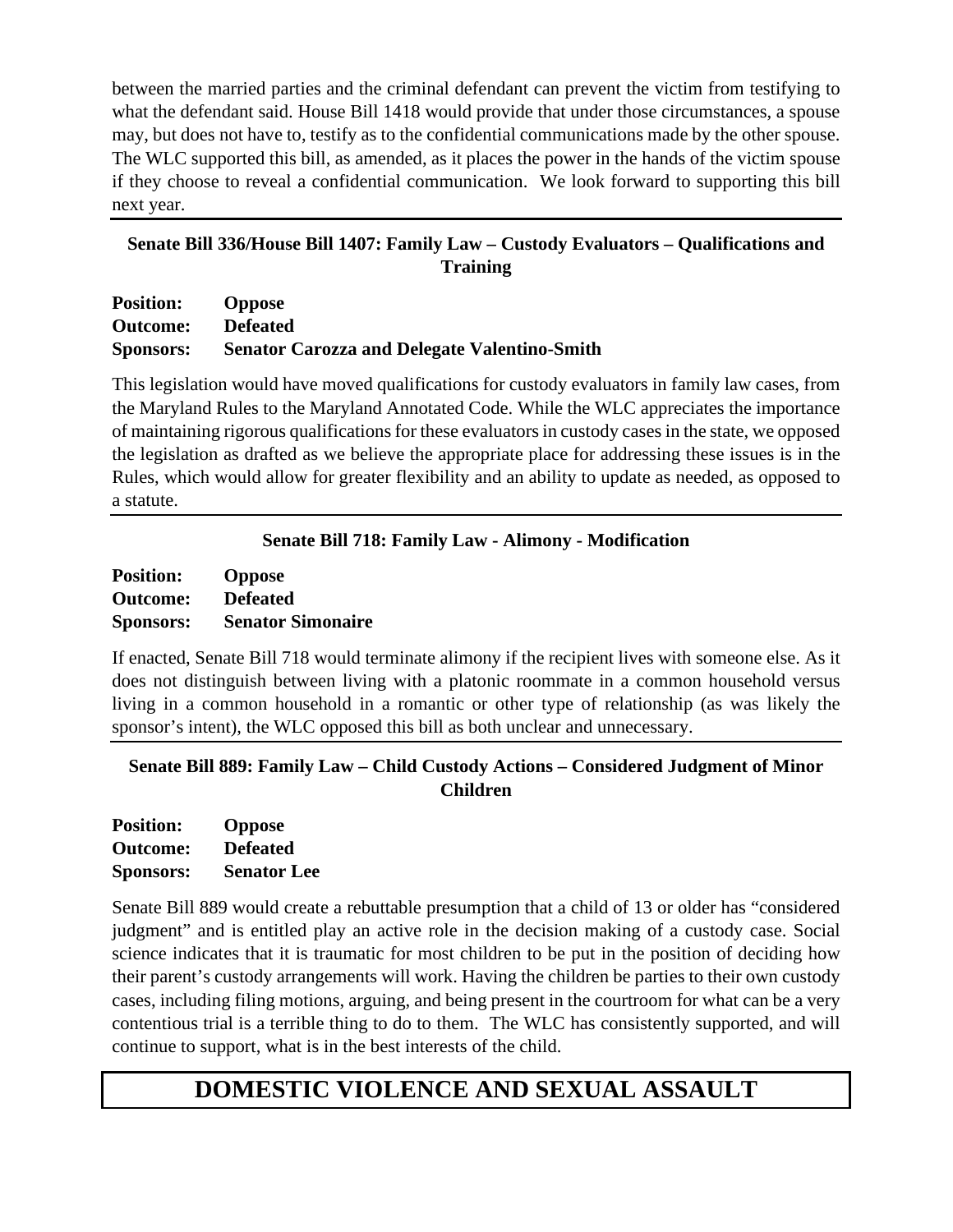### **House Bill 86/Senate Bill 6: Landlord and Tenant – Residential Leases – Tenant Rights and Protections**

| <b>Position:</b> | <b>Support</b>                                    |
|------------------|---------------------------------------------------|
| <b>Outcome:</b>  | <b>Returned Passed</b>                            |
| <b>Sponsors:</b> | <b>Delegate Stewart and Senator Waldstreicher</b> |

Once enacted, this legislation will make significant changes to existing landlord/tenant laws, including requiring procedures for landlords who choose to a ratio utility billing system; requiring a statement of costs and specific documentation from landlords who withhold the return of a security deposit, and significantly, expanding protections for tenants and legal occupants who are victims of abuse who need to terminate their lease, by allowing physicians and psychologists to provide documentation of proof of abuse.

### **House Bill 296/Senate Bill 280: Interim and Temporary Protective Orders – Electronic Filing and Video Conferencing Hearings**

| <b>Position:</b> | <b>Support with Amendments</b>                    |
|------------------|---------------------------------------------------|
| <b>Outcome:</b>  | <b>Returned Passed</b>                            |
| <b>Sponsors:</b> | <b>Delegate Crutchfield and Senator Hettleman</b> |

This groundbreaking legislation authorizes a victim to file a petition for a temporary protective order electronically from hospital settings and from victim services programs. It will allow some of our most vulnerable victims to seek the safety of a Protection Order from a remote location when and where they need it. It also requires the hospitals to connect the victims seeking services to prevention and assistance programs. By enabling victims and survivors to electronically petition for a protective order from a hospital a tremendous barrier to obtaining a protective order is removed; the burden of needing to physically appear at a courthouse to file the petition and complete the ex parte initial hearings required for interim and temporary orders of protection.

# **House Bill 561/Senate Bill 17: Child Custody - Cases Involving Child Abuse or Domestic Violence – Training**

| <b>Position:</b> | <b>Support with Amendments</b>          |
|------------------|-----------------------------------------|
| <b>Outcome:</b>  | <b>Passed Enrolled</b>                  |
| <b>Sponsors:</b> | <b>Delegate Fisher and Senator West</b> |

The goal of this legislation is to ensure members of the judiciary receive critical training related to cases involving child abuse and domestic violence. Once enacted, the trainings will be provided in consultation with domestic violence and sexual violence service providers. The WLC supported this bill with amendments, because while we fully support the concept of training for judges on these important issues, the bill, as drafted, was too directive and by specifically enumerating the training requirements has the potential to easily become outdated.

### **House Bill 694/Senate Bill 944: Hospitals - Financial Assistance - Medical Bill Reimbursement**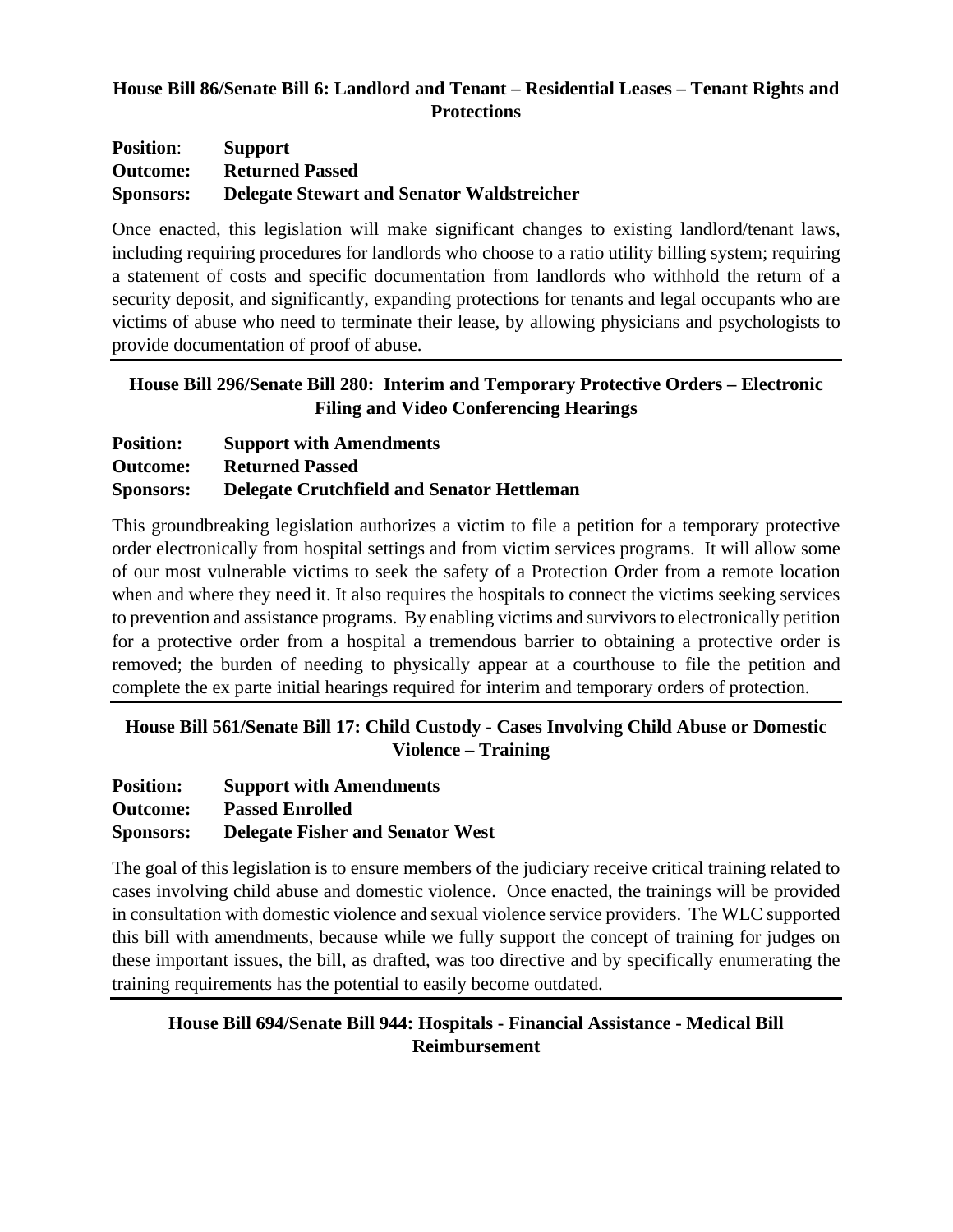### **Position: Support with Amendments Outcome: Passed Enrolled Sponsors: Delegate Charkoudian and Senator Hayes**

The WLC joined testimony, along with the Maryland Network Against Domestic Violence and the Maryland Coalition Against Sexual Assault, in support of legislation that would require certain state agencies to share information about patients that used health insurance for treatment at a hospital who may have qualified for free care based and then send notice to a patient's home about the services rendered and eligibility for free care. The WLC expressed concerns regarding the privacy issues for patients, in particular those survivors of intimate partner violence or sexual assault, whose safety could be jeopardized if the information was not kept confidential. The WLC is grateful to the sponsors of the legislation who worked diligently to create a solution: the law will now require the state agencies to develop a process for identifying those who qualified for free care while ensuring that safety concerns are taken into consideration prior to providing notice to patients.

### **House Bill 338: Child Abuse and Neglect - Definition of Neglect**

| <b>Position:</b> | <b>Support</b>        |
|------------------|-----------------------|
| <b>Outcome:</b>  | <b>Failed</b>         |
| <b>Sponsors:</b> | <b>Delegate Lopez</b> |

House Bill 338 would have made it clear that child neglect does not include, on the part of a victim of domestic violence, failing to protect a child from witnessing domestic violence, failing to leave a home or relationship in which domestic violence has occurred, failing to call the police or social services, or failing to file a protective order. The WLC supported this as an attempt to address an unfortunate reality: that victims, instead of the perpetrators of abuse, are often blamed and punished for the impacts of the abuse on their children.

# **House Bill 472/Senate Bill 887: Primary and Secondary Education – Title IX – Policies and Procedures (Hear Our Voices Act of 2022)**

| <b>Position:</b> | <b>Support</b>                        |
|------------------|---------------------------------------|
| <b>Outcome:</b>  | <b>Failed</b>                         |
| <b>Sponsors:</b> | <b>Delegate Lewis and Senator Lee</b> |

Unlike colleges, primary and secondary schools are not required to report sexual assault statistics, but available data show that sexual assault is a serious issue faced by middle and high school students, and the rate of incidents has been increasing dramatically in recent years. This legislation would have provided clarity for students and school administrators in sexual misconduct cases regarding rights and obligations under Title IX.

### **House Bill 121: Juvenile Court Jurisdiction – Peace Orders – Repeal**

**Position: Support with Amendments Outcome: Failed Sponsors: Delegate Cardin**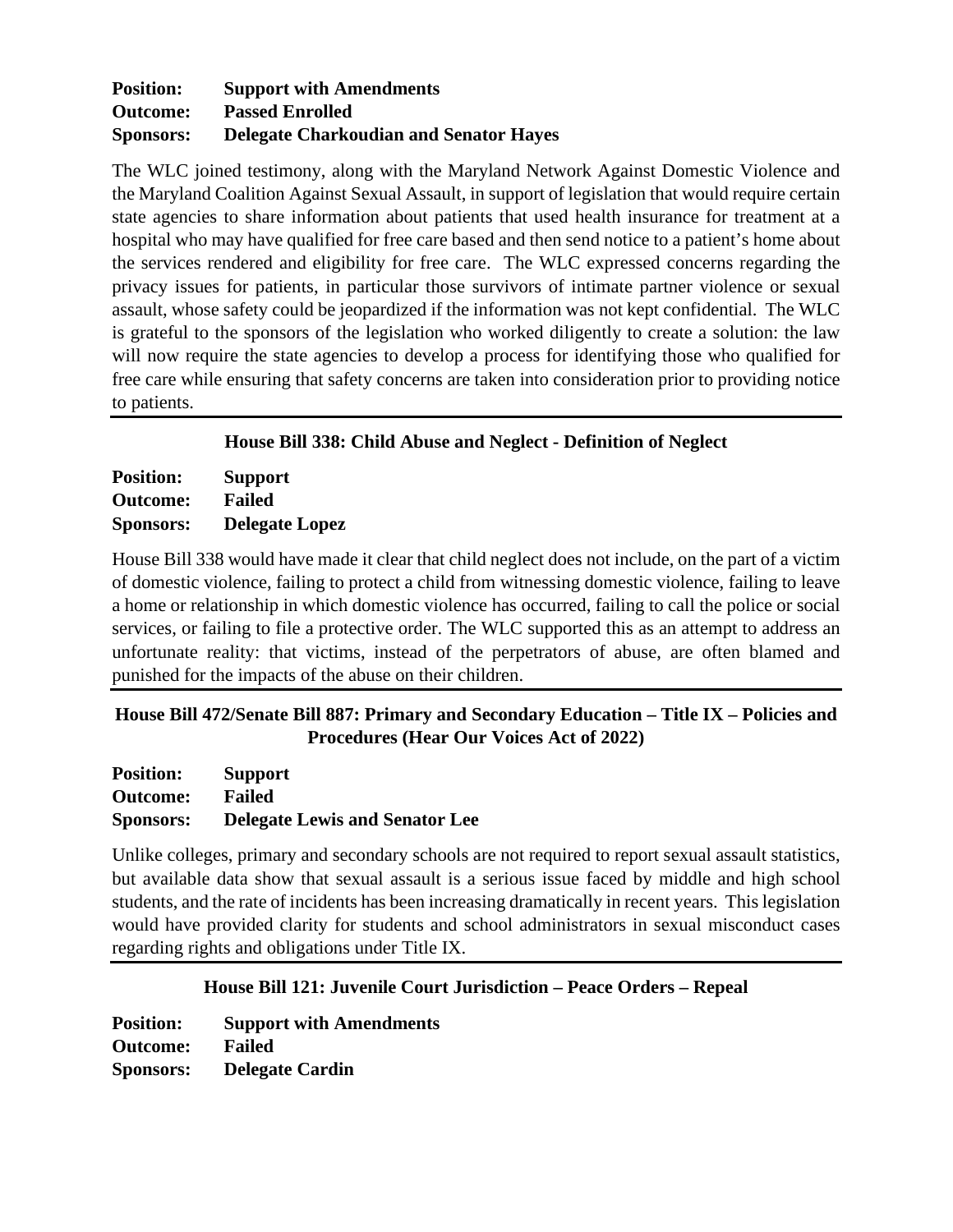House Bill 121 would have removed the Juvenile courts' jurisdiction over Peace Orders that are filed when the Respondent (the alleged abuser) is under 18. The WLC understands there are significant issues with how these cases are currently handled, but as originally drafted, this bill would have created a situation where no one could file a peace order against a minor. Working closely with the sponsor, amendments were drafted to collect data on the challenges first, prior to moving forward with significant changes to the statute.

### **House Bill 1178: Peace Orders and Protective Orders – Coercive Control**

| <b>Position:</b> | <b>Oppose</b>           |
|------------------|-------------------------|
| <b>Outcome:</b>  | <b>Defeated</b>         |
| <b>Sponsors:</b> | <b>Delegate McComas</b> |

This bill would have added "coercive control" to the definition of abuse in both the peace and protective order statutes. While the Women's Law Center has previously supported this bill, and fully agrees that coercive control plays a significant role in violent relationships, our position changed this year based in part on a report by the Battered Women's Justice Project on this controversial proposal. Amongst our concerns with this bill was the circuitous nature of the statutory language, potentially conflicting definitions of coercive control within the Maryland Judiciary, and the risk of diluting the relief available to victims petitioning for protective orders. We understand the compelling issue here, but are not ready to agree it should be added to the definition of abuse in the protective order statute at this time.

### **House Bill 833/Senate Bill 768: Criminal Law – Victims of Child Sex Trafficking – Safe Harbor and Service Response**

| <b>Position:</b> | <b>Support</b>                          |
|------------------|-----------------------------------------|
| <b>Outcome:</b>  | Failed                                  |
| <b>Sponsors:</b> | <b>Delegate Lierman and Senator Lee</b> |

House Bill 833 would extend the protections available to child sex trafficking victims first established by the Child Sex Trafficking Screening and Services Act of 2019, by providing an exit ramp out of the juvenile legal system for child sex trafficking victims charged with prostitution and other related crimes. The Women's Law Center of Maryland (WLC) supports this bill because it protects, instead of criminalizes, children who are victims of human trafficking, and provides them with the specialized services they so desperately need.

Maryland continues to lag behind the rest of the country in its response to the horrific crime of child sex trafficking crime. **Maryland ranks behind forty-two other states, plus the District of Columbia, in their legal response to child sex trafficking**. Shared Hope International ranked Maryland in the bottom ten states in its treatment of child victims of sex trafficking nationwide.

In Maryland, trafficked minors can still be incarcerated for prostitution and related crimes, including status offenses that stem from their victimization like truancy and running away, as well as crimes that are common to street survival like trespassing,  $4<sup>th</sup>$  degree burglary, and drug possession. While Maryland finally began offering trafficked minors access to specialized services responsive to the unique trauma that is associated with this type of victimization back in 2019, this protective response does not extend to youth who are incarcerated for actions stemming from their trafficking experience. As a result, trafficked minors continue to languish behind bars,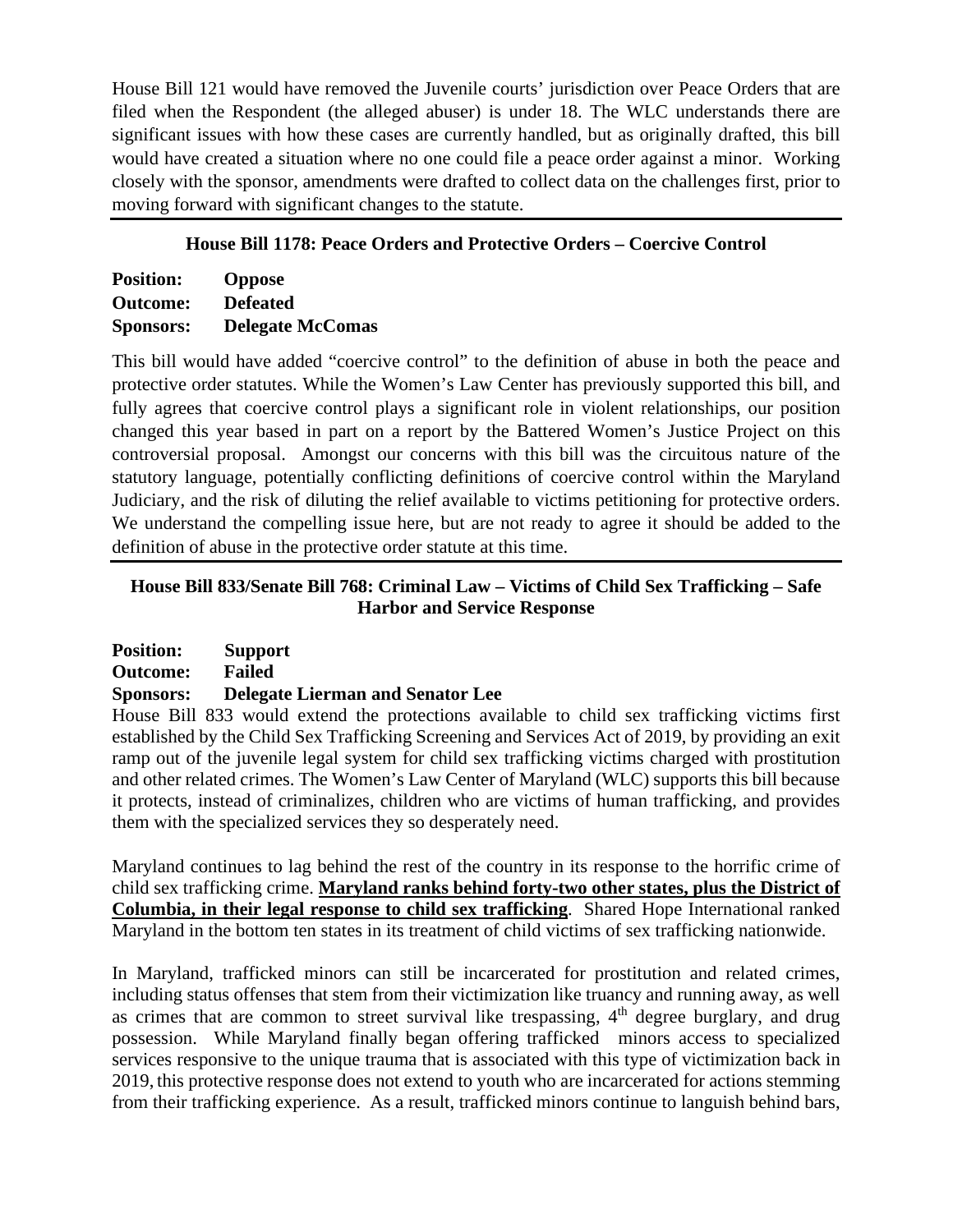with the isolation, stigma, and psychological trauma that was once caused by their trafficking experience now being perpetuated by the very systems that were supposed to protect them.

This bill would move from incarceration to protection by providing a process by which minor victims are shielded from prosecution for acts that stem from their own victimization, and instead provided them with the victim-centered, trauma-informed services they need to recover from their trafficking experience. Trafficked youth need protection, not incarceration.

The bill came out of both chambers in different forms and although it appeared the conference committee had reached an agreement it ran out of time on sine die to get anything passed.

### **House Bill 887: Domestic Violence - Protective Orders - Status Hearings**

**Position: Support Outcome: Failed Sponsors: Delegate Bartlett**

House Bill 887 would have given petitioners in protection order cases the ability to be heard by a judge for a status hearing while an order of protection is already in effect. We supported HB 887 as it could have assisted this mostly unrepresented group of litigants who need just a bit of assistance from a court after an order of protection has been entered, without having to file complicated petitions for contempt or modification.

### **Senate Bill 31: Public Information Act - Inspection of Records From Body-Worn Digital Recording Devices**

**Position: Support Outcome: Failed Sponsors: Senator Sydnor**

This legislation would deny the inspection or copying of the part of a recording from body-worn digital recording devices worn by law enforcement officer regarding survivors of intimate partner violence, sexual assault, and other forms of abuse. The WLC supported SB 31 as we have seen how damaging, scary, and dangerous allowing unfettered access to body-worn camera footage can be when provided to abusers. While we completely support transparency in law enforcement, and recognize the value in allowing access to this footage in most cases, reasonable precautions are required to prevent abuse of the system against victims.

# **Senate Bill 382: Intercepted Communications - Admissibility of Evidence**

| <b>Position:</b> | <b>Oppose</b>      |
|------------------|--------------------|
| <b>Outcome:</b>  | <b>Defeated</b>    |
| <b>Sponsors:</b> | <b>Senator Lee</b> |

Senate Bill 382 sought to create exceptions in Maryland's wiretap statute to allow otherwise unlawfully obtained evidence in violation of state wiretap law to be admissible in cases of crimes of violence, stalking, or violation of a protective order. However, this bill would actually create untenable quandaries for both victims and attorneys. Instead, the WLC would welcome an opportunity to examine the wiretap statute in Maryland *as a whole*, a better approach than carve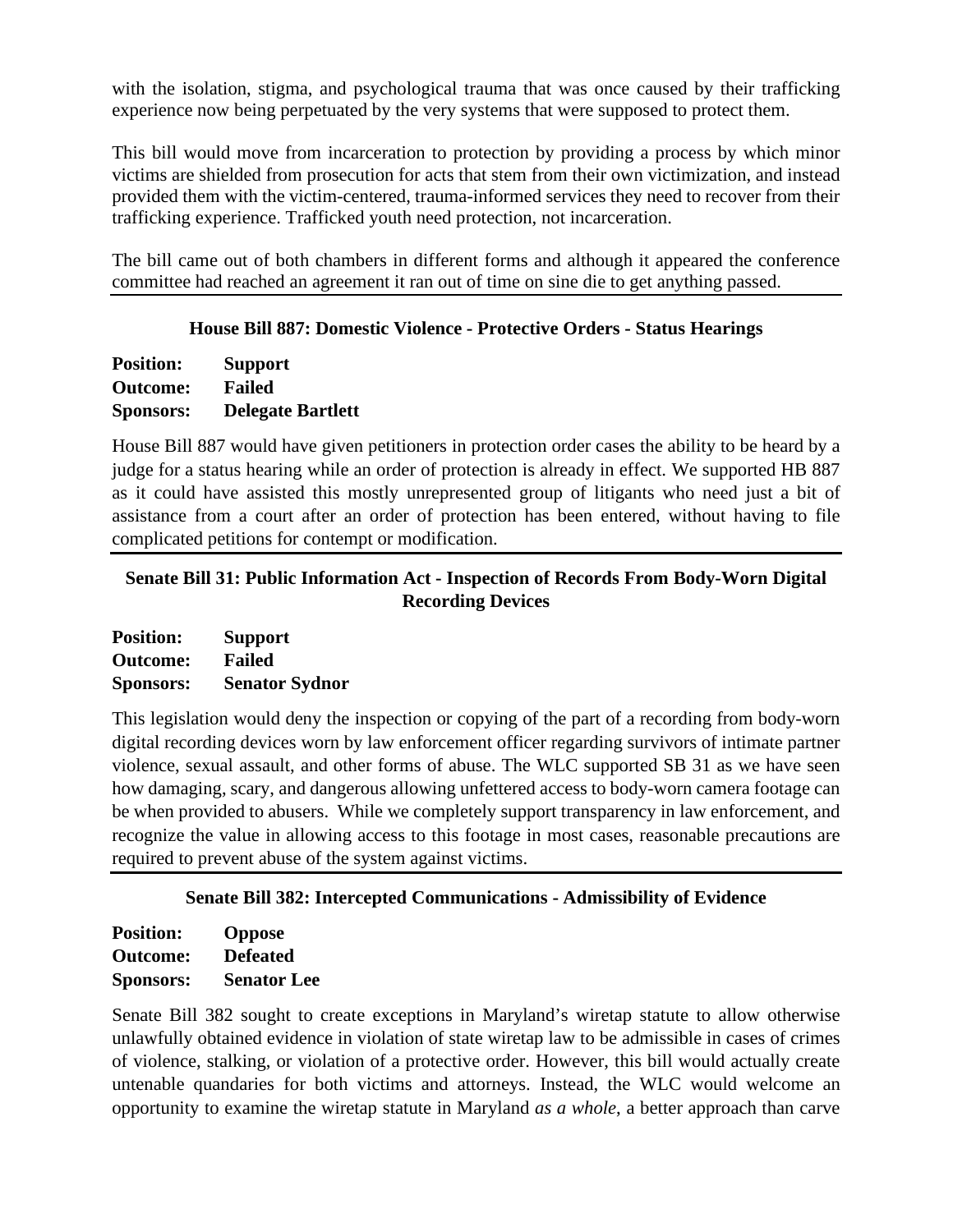outs that create complicated problems for both attorneys and litigants. Addressing finite aspects of the law and carving out exceptions could result in unintentional harm to victims of violence.

# **REPRODUCTIVE RIGHTS**

### **House Bill 588: Community Action Agencies - Feminine Hygiene Products**

| <b>Position:</b> | <b>Support</b>          |
|------------------|-------------------------|
| <b>Outcome:</b>  | <b>Returned Passed</b>  |
| <b>Sponsors:</b> | <b>Delegate Bagnall</b> |

Once enacted, this law will ensure feminine hygiene products are made available to any woman free of charge, via collaboration with local health departments and community action agencies. Recent reports found that two-thirds of women living in property could not afford such products. Providing women with feminine hygiene products is a matter of simple human dignity. They are not a luxury, nor should they be treated as such.

# **House Bill 1080/Senate Bill 778: Maryland Medical Assistance Program - Children and Pregnant Women (Healthy Babies Equity Act)**

| <b>Position:</b> | Support                                      |
|------------------|----------------------------------------------|
| <b>Outcome:</b>  | <b>Enacted</b>                               |
| <b>Sponsors:</b> | <b>Delegate Pena-Melnyck and Senator Lam</b> |

This law will require Medicaid to provide comprehensive medical care and other health care services to non-citizen pregnant women, and their infants, who would otherwise be eligible for the program but for their immigration status. In other words, this bill ensures that Maryland provides lifesaving and critical health care to pregnant women and their infants regardless of their immigration status. Because pregnant people deserve medical coverage during their pregnancies regardless of their citizenship status, the WLC proudly supported this legislation.

# **House Bill 626/Senate Bill 669: Pregnant Persons Freedom Act**

| <b>Position:</b> | <b>Support With Amendments</b>             |
|------------------|--------------------------------------------|
| <b>Outcome:</b>  | <b>Failed</b>                              |
| <b>Sponsors:</b> | <b>Delegate Williams and Senator Smith</b> |

This legislation sought to protect pregnant women seeking abortion care and prevent the criminalization of self-managed abortions or miscarriages. It further would have ensured that individuals assisting a woman seeking an abortion could not be prosecuted. Given the shortage of abortion providers in the country and the burdensome restrictions that prevent women from accessing abortion care, those seeking abortions are turning more frequently to self-managed abortion care – in other words, they are turning to medication outside of a clinical setting. And they are at risk of prosecution. So too are women who miscarry either due to accidents or substance addiction. Overwhelmingly, those who are prosecuted in these types of cases are low-income women, and predominantly women of color. This legislation would prevent this inhumane practice and ensure that we are not criminalizing people for having an abortion or suffering a miscarriage.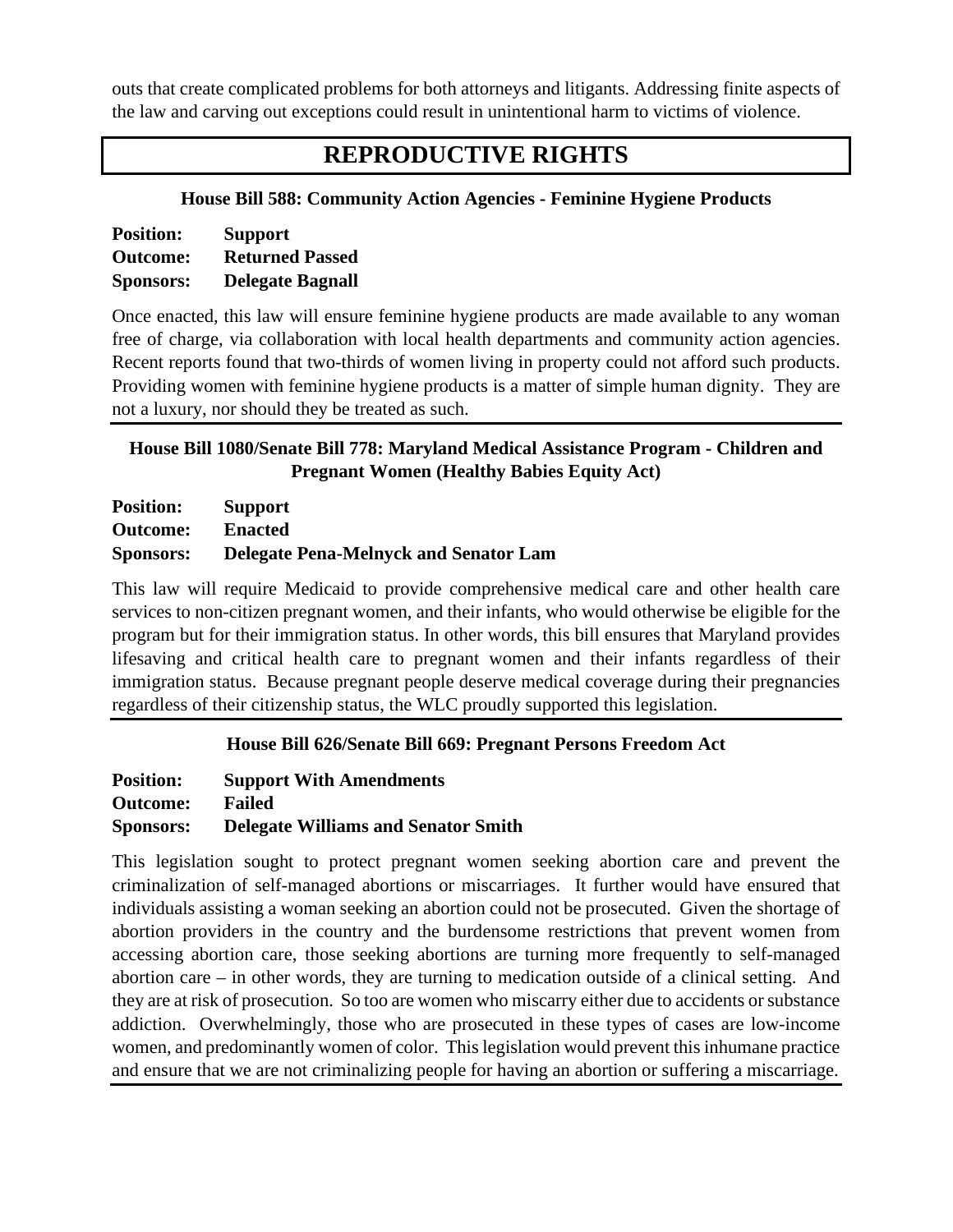#### **House Bill 164: Institutions of Higher Education - Pregnant Students - Policy**

**Position: Support with Amendments Outcome: Failed Sponsor: Delegate Healey**

As originally drafted, House Bill 164 would have ensured colleges and universities provide pregnant and parentings students with the ability to take a leave of absence when necessary, while at the same time, preventing the colleges and universities from *requiring* those same students to take a leave of absence against their will. Those institutions would then be required to reinstate the students in good standing, so long as they were in good standing at the time they took their leave. Finally, the institutions are required to provide reasonable accommodations to the students in order for them to safely complete their studies. The WLC supported this legislation, but with amendments that were more inclusive of gender and adoptive parents.

# **House Bill 1335/Senate Bill 843: Perinatal Care – Drug and Alcohol Testing and Screening – Consent**

| <b>Position:</b> | <b>Support</b>                              |
|------------------|---------------------------------------------|
| <b>Outcome:</b>  | <b>Failed</b>                               |
| <b>Sponsors:</b> | <b>Delegate Williams and Senator Sydnor</b> |

These bills would have ensured that pregnant women are informed and aware and give consent to any drug or alcohol testing before it is performed on them. No one should be tested for something without their knowledge. It negatively impacts the doctor-patient relationship and has a disproportionately negative impact on women of Color. If pregnant women were aware of testing being done without their express consent, it would have a chilling effect on pregnant people seeking prenatal care. Prenatal care is vitally important for the health of both the woman and the fetus.

# **House Bill 50: Public Health Abortion, Artificial Insemination, and Sterilization Requirement**

**Position: Support with Amendments Outcome: Failed Sponsors: Delegate Amprey**

House Bill 50 would have required hospitals that do not perform sterilization, abortion or artificial insemination procedures to inform patients where they can obtains those health services. We wholeheartedly believe it is important for patients seeking care to know and have access to all possible services, especially in time-sensitive issues related to reproductive and abortion care. However, as there were nuances and federal implications to this issue that were not addressed in the original draft of the bill, the WLC supported amendments that would offer clarifying language.

### **Senate Bill 535/House Bill 1230: Unborn Child Protection From Dismemberment Abortion Act of 2022**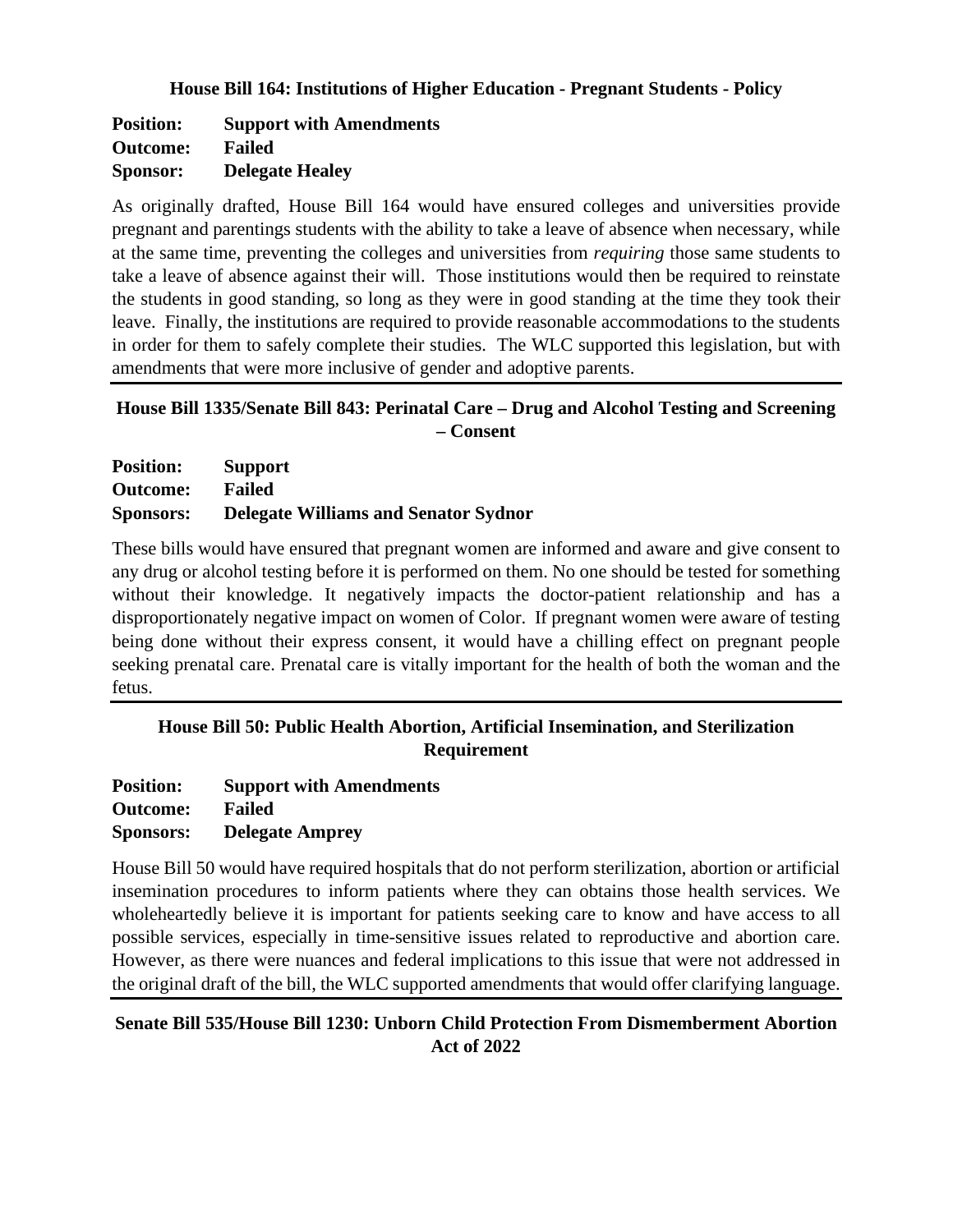### **Position: Oppose Outcome: Defeated Sponsors: Senator Ready and Delegate Wivell**

Had this bill passed, it would have outlawed the safest method of performing abortions on women who are 14 weeks or more pregnant. The Women's Law Center of Maryland opposed this bill because it would have created undue risks on woman's health and invaded very personal decisions that women have a constitutional right to make. Doctors, who are always in the best position to determine the appropriate medical course of action, should be free to make medical decisions without fear of litigation from disgruntled spouses or parents of the pregnant woman.

### **House Bill 583: Public Health - Abortions - Prenatal Diagnosis of Down Syndrome (Down Syndrome Dignity Act)**

| <b>Position:</b> | <b>Oppose</b>       |
|------------------|---------------------|
| <b>Outcome:</b>  | <b>Defeated</b>     |
| <b>Sponsors:</b> | <b>Delegate Cox</b> |

The WLC opposed this legislation which would have allowed the State to interfere with a woman's decision to terminate a pregnancy because of a prenatal diagnosis of Down Syndrome. This bill would violate Fourteenth Amendment due process rights, and is an unconstitutional attack on the well-established right for a woman to make her own decision whether to continue or terminate a pregnancy. It would do nothing to improve the lives of people with disabilities, or provide information, resources, and support for families to raise their children with dignity. Instead, it was a thinly-veiled attempt to advance an anti-abortion agenda and contravene fundamental rights of privacy and reproductive autonomy.

# **House Bill 735: Public Health – Abortion**

| <b>Position:</b> | <b>Oppose</b>           |
|------------------|-------------------------|
| <b>Outcome:</b>  | <b>Defeated</b>         |
| <b>Sponsors:</b> | <b>Delegate Metzgar</b> |

This bill was modeled after Texas SB 8 and is essentially a complete ban on abortion. It would have prohibited a physician from performing an abortion once a fetal heartbeat is detected, with exceptions permitted only if an abortion was medically necessary, and failure to abide by the requirements would be a felony. It further would have allowed any person, whether they even know the pregnant woman, to file a civil action against someone who "knowing engages in conduct that aids or abets the performance or inducement of an abortion." The WLC strongly believes that reproductive choice is essential for the health and well-being of women in Maryland. Because such restrictions create undue burdens on a woman's right to choose, and violate a woman's due process rights, we proudly opposed HB 735.

**House Bill 1139: Public Funds – Prohibition on Expenditures for Abortion**

| <b>Position:</b> | <b>Oppose</b>         |
|------------------|-----------------------|
| <b>Outcome:</b>  | <b>Defeated</b>       |
| <b>Sponsors:</b> | <b>Delegate Adams</b> |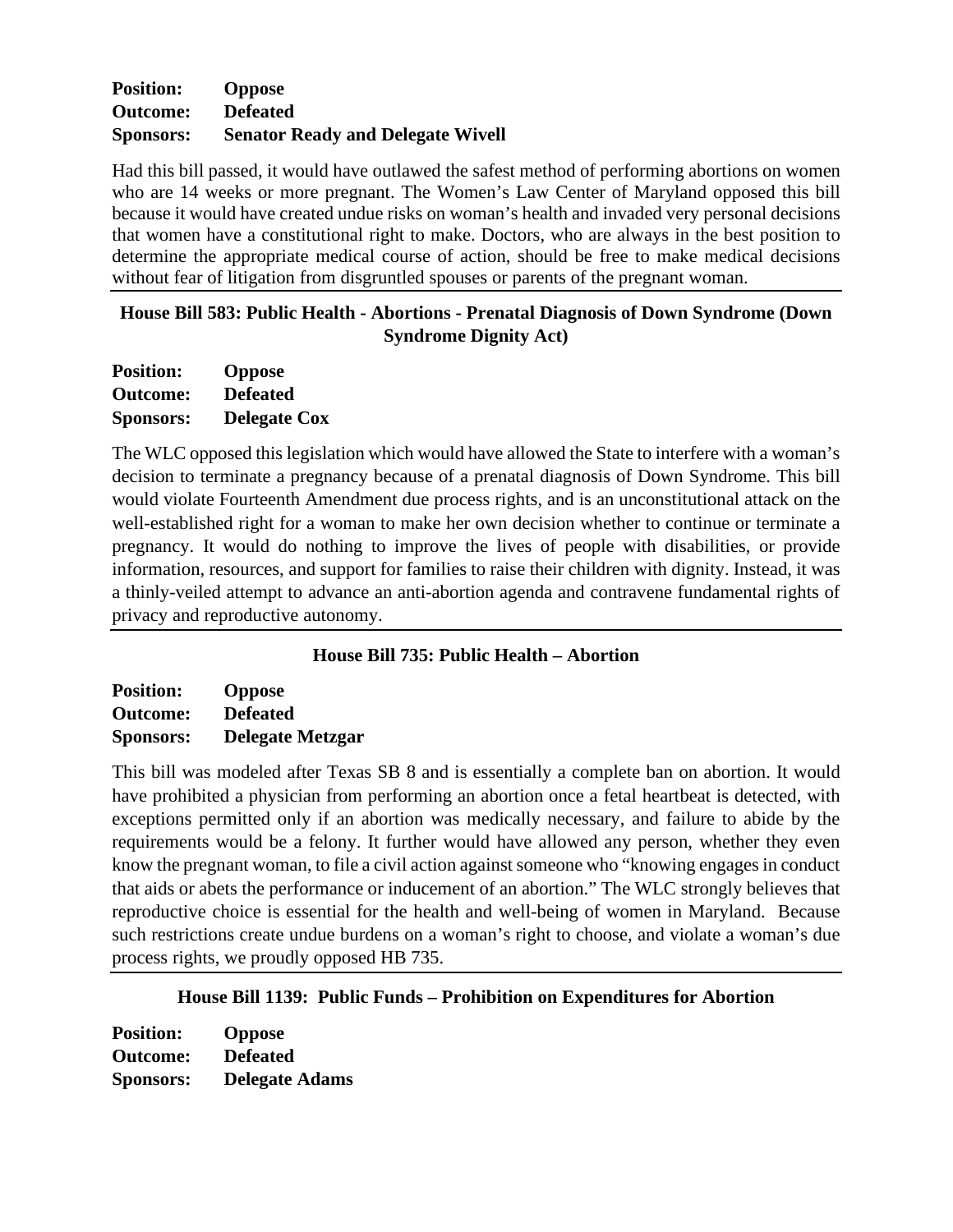Under current law, federal funds are prohibited from being used for abortion except in cases of life endangerment, rape, or incest. State funds may be used to pay for abortions in certain circumstances in addition to those already permitted under federal law, including if a physician determines the discontinuation of the pregnancy is necessary to prevent serious or adverse effects on the woman's present or future physical or mental health. House Bill 1139 would have removed the State's ability to use state funds for any circumstances other than when the woman has a lifeendangering physical condition resulting from the pregnancy that would place her in danger of death unless an abortion is performed. There is no provision for when the mother's mental health is at risk. The WLC strongly believes that reproductive choice is essential for the health and wellbeing of women of every economic stratum in Maryland and access to abortion care shouldn't be limited by your ability to pay.

### **House Bill 1161: Health - Abortion - Ultrasound and Waiting Period**

| <b>Position:</b> | <b>Oppose</b>             |
|------------------|---------------------------|
| <b>Outcome:</b>  | <b>Defeated</b>           |
| <b>Sponsors:</b> | <b>Delegate Ciliberti</b> |

Yet another attempt at limiting women's reproductive choices, this legislation would have imposed burdens and obligations upon women and abortion providers, with no medical purpose. To add insult to injury, the bill provided exceptions only for women who become pregnant as a result of rape or incest, not for medical emergencies, and shockingly excludes psychological and emotional harm, as well as the risk of self-inflicted harm.

### **House Bill 1167: Public Health - Abortions - Coercion (Coercive Abuse Against Mothers Prevention Act)**

| <b>Position:</b> | <b>Oppose</b>           |
|------------------|-------------------------|
| <b>Outcome:</b>  | <b>Defeated</b>         |
| <b>Sponsors:</b> | <b>Delegate McComas</b> |

This legislation was clearly forwarding a political viewpoint ostensibly through a lens of caring for women facing coercive behaviors but disregarding other more common forms of reproductive coercion. Ironically couched in terms of freedom of choice for women, it is plain this is simply an anti-abortion bill dressed up in the guise of seeking to assist vulnerable women. A much better policy would be to strengthen our criminal laws on assault and sexual violence, and increase prosecution under existing laws. In addition, funding more services for victims would offer the greatest chance for victims to live free of their abusers.

# **House Bill 1214: Maryland Child Protection Act of 2022**

| <b>Position:</b> | <b>Oppose</b>           |
|------------------|-------------------------|
| <b>Outcome:</b>  | <b>Defeated</b>         |
| <b>Sponsors:</b> | <b>Delegate McComas</b> |

Under the guise of protecting child-victims of sex abuse, this anti-choice legislation actually would have done nothing to further that cause but would rather create ambiguity in the law and put adolescents at risk. By prohibiting all people from assisting a minor to obtain an abortion without first obtaining the consent of the minor's parent or guardian without exception, it would require a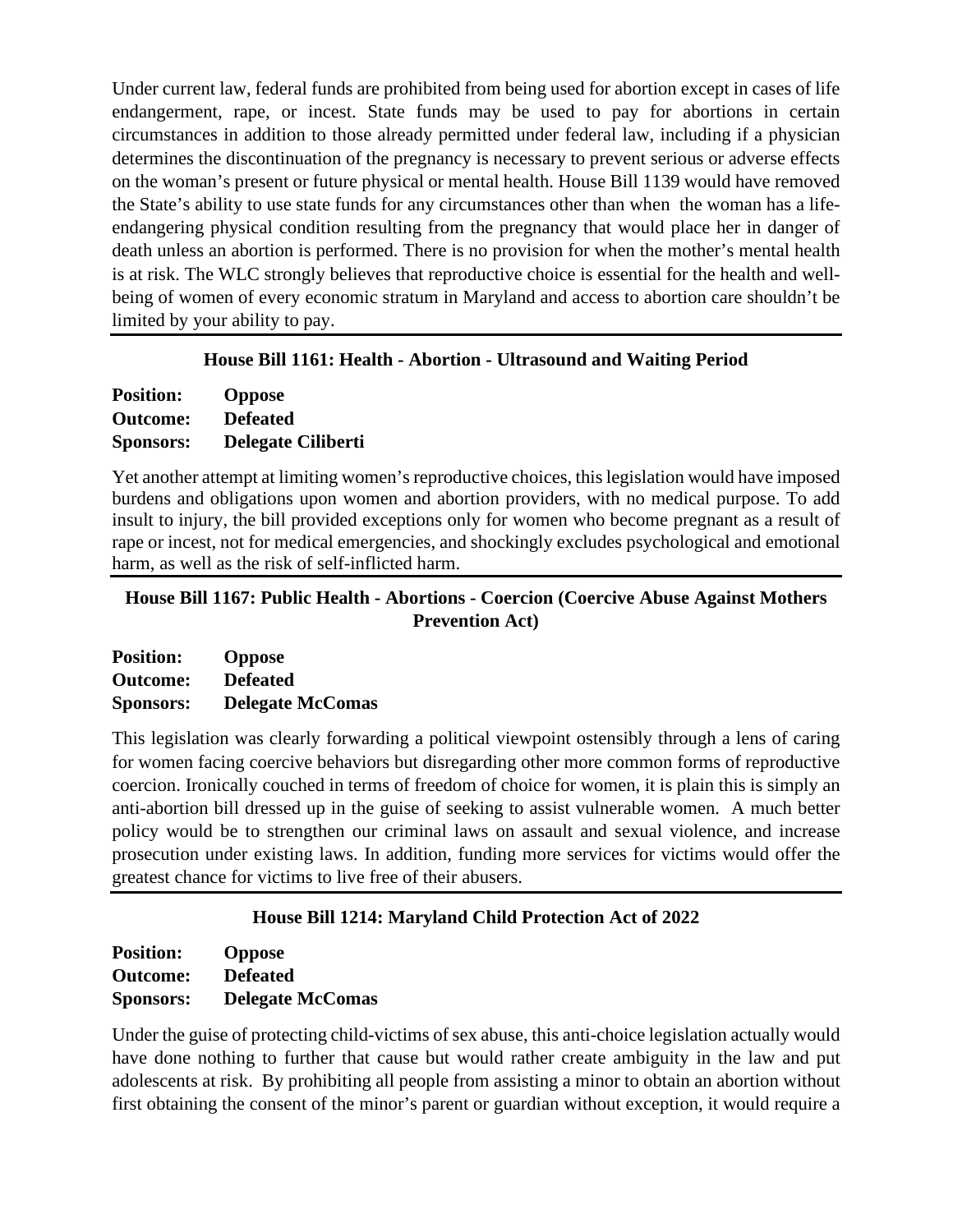victim of incest to get permission from a perpetrator-parent and would allow the sex offender to exercise influence over the victim's decision. Overall, we believed this bill would create more harm than good.

|  |  | House Bill 1317: Health - Informed Consent (Women's Right to Know Act) |
|--|--|------------------------------------------------------------------------|
|  |  |                                                                        |

| <b>Position:</b> | <b>Oppose</b>        |
|------------------|----------------------|
| <b>Outcome:</b>  | <b>Defeated</b>      |
| <b>Sponsors:</b> | <b>Delegate Rose</b> |

House Bill 1317 would require a litany of burdens and obligations upon women and abortion providers, relating to informed consent, mandatory waiting periods, reporting requirements, and ultrasounds. The bill provides exceptions only for medical emergencies, but shockingly excludes psychological and emotional harm, as well as the risk of self-inflicted harm. The requirements set forth in the bill were not tied to any medical purpose, nor aimed at ensuring women are provided necessary medical information, but rather were a thinly veiled attempt to create a negative, undue burden upon a woman's ability to access to abortion.

### **House Bill 1321: Health – Abortions – Reporting Requirement**

**Position: Oppose Outcome: Defeated Sponsors: Delegate Arikan**

A perennial attempt at restricting access to reproductive health care, this bill would have required abortion providers to report wide-ranging information on patients who receive abortion care, creating a chilling effect on communication between a patient and her doctor.

### **House Bill 1360: Public Health - Abortion-Inducing Drugs**

| <b>Position:</b> | <b>Oppose</b>       |
|------------------|---------------------|
| <b>Outcome:</b>  | <b>Defeated</b>     |
| <b>Sponsors:</b> | <b>Delegate Cox</b> |

The WLC opposed HB 1360 as it was yet another piece of legislation imposing dangerous restrictions on a woman's right to an abortion, and in particular on prescribing medications used in medication abortion. Health care providers must be permitted to care for their patients in accordance with medical guidelines and without fear of retribution or politically motivated restrictions.

### **House Bill 1364: Health Care Freedom of Conscience Act**

| <b>Position:</b> | <b>Oppose</b>       |
|------------------|---------------------|
| <b>Outcome:</b>  | <b>Defeated</b>     |
| <b>Sponsors:</b> | <b>Delegate Cox</b> |

Women are entitled to the full array of health care surrounding reproduction and gynecological care and should be free to control and plan their own lives. HB 1364 would seriously impact access to such health care services such as contraception, fertility treatment, or abortion care by allowing any insurer to refuse to cover such services on the basis of religious, moral, or ethical objections.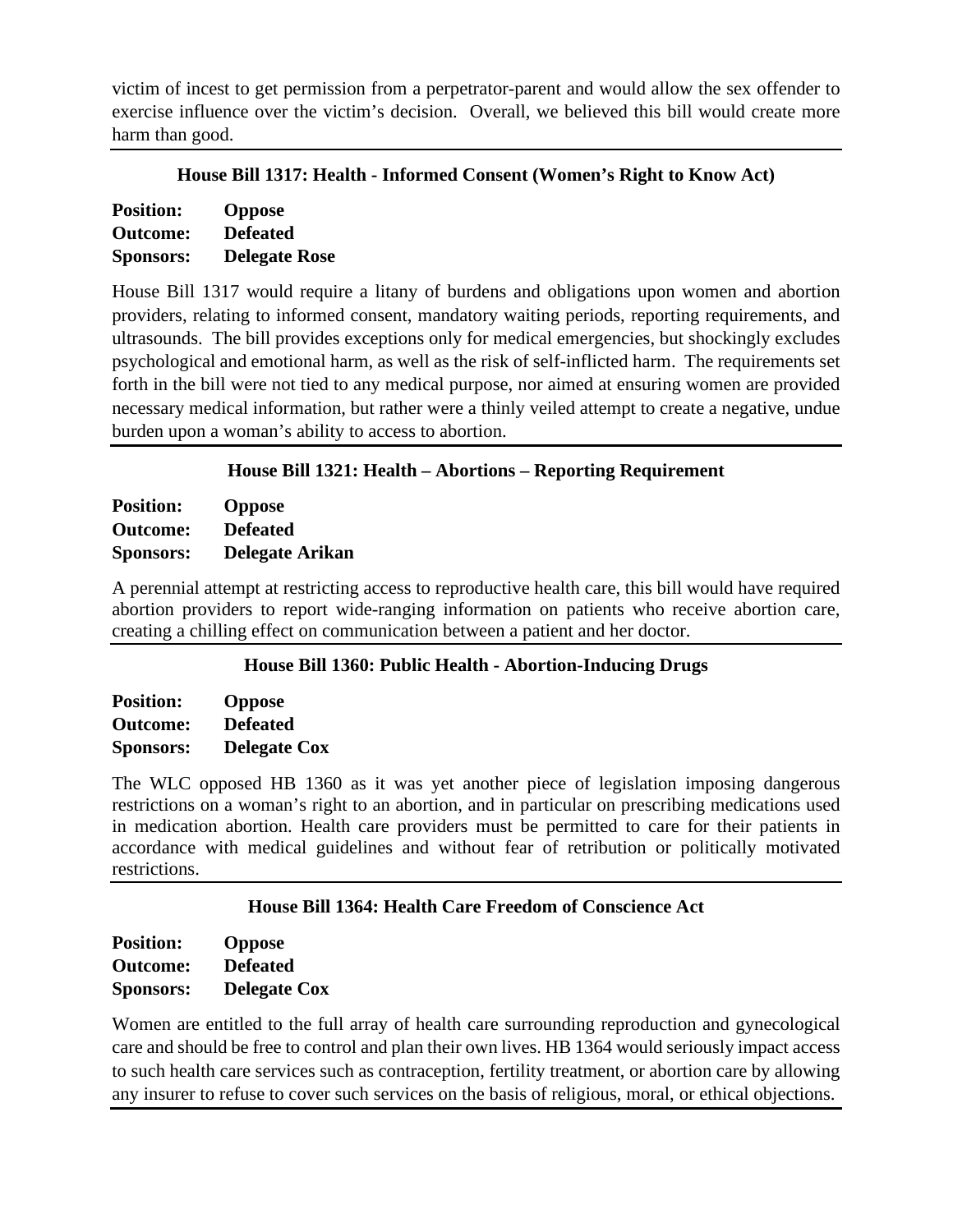#### **House Bill 1369: Public Health- Abortions – Standards and Reporting**

| <b>Position:</b> | <b>Oppose</b>       |
|------------------|---------------------|
| <b>Outcome:</b>  | <b>Defeated</b>     |
| <b>Sponsors:</b> | <b>Delegate Cox</b> |

This legislation was simply another attempt at over-regulating women's health care and imposing burdensome reporting requirements, creating a chilling effect on women seeking abortion care. This bill violates Fourteenth Amendment due process rights and is an unconstitutional attack on the well-established right for a woman to make her own decisions regarding pregnancy.

#### **Senate Bill 504: Equal Protection for Unborn Human Beings Act of 2022**

| <b>Position:</b> | <b>Oppose</b>          |
|------------------|------------------------|
| <b>Outcome:</b>  | <b>Defeated</b>        |
| <b>Sponsors:</b> | <b>Senator Salling</b> |

Senate Bill 504 was an unconstitutional measure that would not only effectively ban all abortions in Maryland, but also criminalize medical care by subjecting providers to murder or manslaughter charges. While there is a narrow exception for protecting the life of the mother, the bill places equal weight on the life of the pregnant individual and fetus. The WLC opposed SB504 as dangerous, unconstitutional, and violative of a woman's bodily autonomy by invading very personal decisions that women have a constitutional right to make. Decisions about pregnancy are and should remain a matter between a woman and her doctor.

#### **Senate Bill 891: Public Health – Medical Procedures – Parent or Guardian**

| <b>Position:</b> | <b>Oppose</b>          |
|------------------|------------------------|
| <b>Outcome:</b>  | <b>Defeated</b>        |
| <b>Sponsors:</b> | <b>Senator Carozza</b> |

Senate Bill 891 would repeal existing parental notification law for minors and disabled adult seeking abortion care and would require a litany of requirements that are both unnecessary and invasive. The WLC maintains that our current laws are adequate. Decisions about pregnancy are and should remain a matter between a pregnant person and their doctor.

# **CIVIL RIGHTS AND ACCESS TO JUSTICE**

#### **House Bill 724/Senate Bill 662: Access to Counsel in Evictions Special Fund - Funding**

| <b>Position:</b> | <b>Support</b>                            |
|------------------|-------------------------------------------|
| <b>Outcome:</b>  | <b>Enacted</b>                            |
| <b>Sponsors:</b> | <b>Delegate Barnes and Senator Zucker</b> |

Following the 2021 passage of HB18 mandating that all limited-income tenants in eviction cases "shall have access to legal representation", this legislation will require the transfer of \$14 million from the Abandoned Property Fund to the Access to Counsel in Evictions Fund in FY 2024 in order to more fully effectuate the 2021 legislation. Legal representation is fundamental to safeguarding fair, equal, and meaningful access to the legal system. Because we strongly support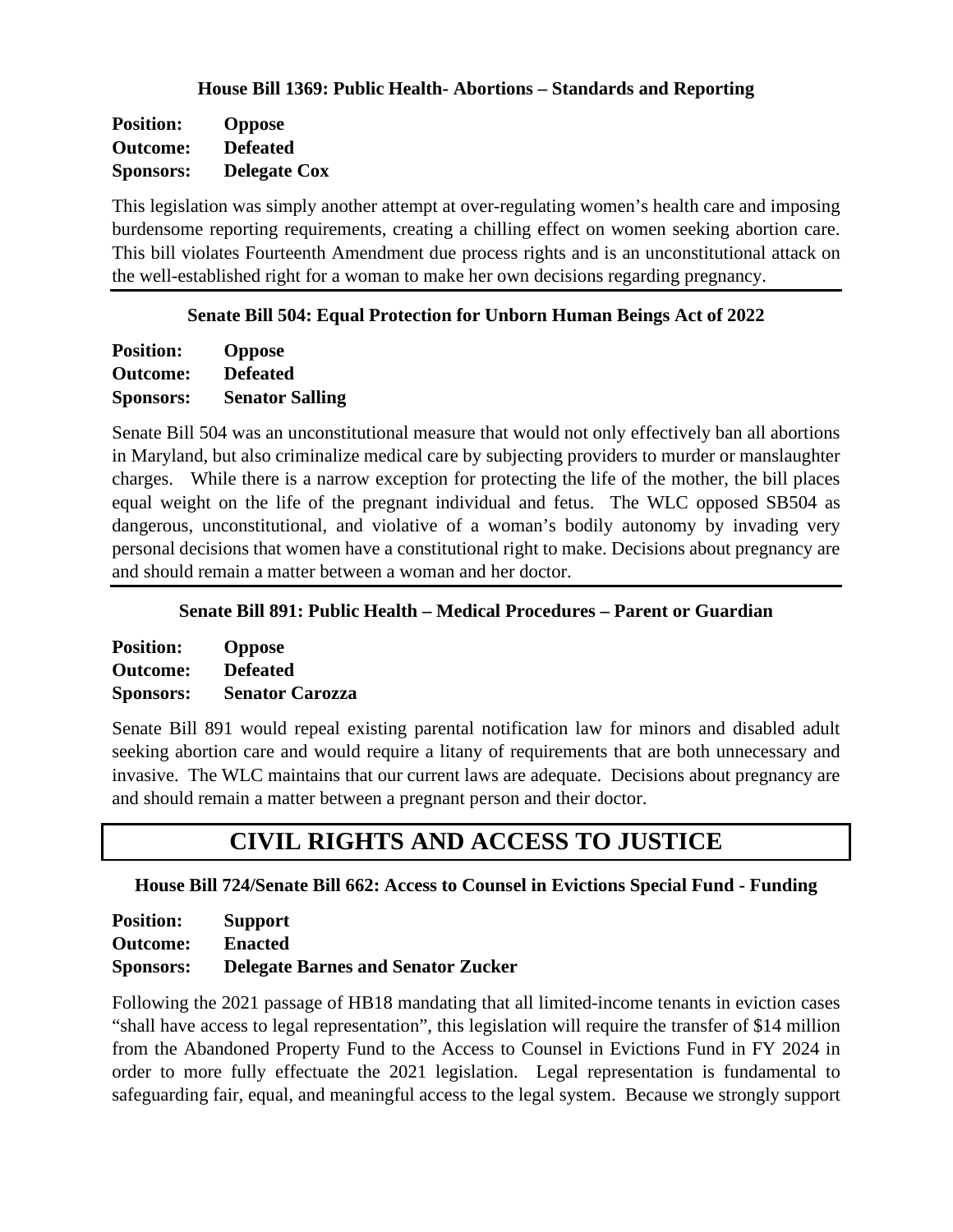a civil right to counsel, particularly in areas of the law where fundamental human rights are at stake, the WLC was proud to support this legislation.

### **House Bill 645/Senate Bill 151: Hate Crimes – False Statement to a Law Enforcement Officer**

| <b>Position:</b> | <b>Support</b>                             |
|------------------|--------------------------------------------|
| Outcome:         | <b>Returned Passed</b>                     |
| <b>Sponsors:</b> | <b>Delegate Jackson and Senator Carter</b> |

Once enacted, this legislation will address a very concerning, dangerous, and detrimental practice that has received national attention over the past few years. It will clarify that making a false statement to a law enforcement officer about another party, motivated either in whole, or substantial part, by the latter party's race, color, religious beliefs, sexual orientation, gender, disability, or national origin, or because another person or group is homeless, would be considered a hate crime. Weaponizing the police against communities already marginalized is dangerous, reprehensible, and should not be tolerated.

### **House Bill 70/Senate Bill 315: Courts – Civil Actions – Strategic Lawsuits Against Public Participation**

**Position**: **Support Outcome: Failed Sponsors: Delegate Rosenberg and Senator Hettleman**

SLAPP Suits – Strategic Lawsuits Against Public Participation use the court system to intentionally target survivors, whistleblowers, and advocates who speak out against powerful perpetrators, creating a chilling effect on other victims who may seek to do the same. They have become an all-too common tool at silencing criticism and intimidating victims. This legislation would have created a burden on plaintiffs in certain circumstances, in responding to a motion to dismiss, to show that an alleged SLAPP suit had substantial justification in law and fact. While not all of these retaliatory suits will qualify as SLAPP suits, some will and this legislation would have helped discourage this type of litigation abuse.

### **House Bill 78: Discrimination in Employment - Reasonable Accommodations for Applicants With Disabilities**

| <b>Position:</b> | <b>Support</b>         |
|------------------|------------------------|
| <b>Outcome:</b>  | <b>Returned Passed</b> |
| <b>Sponsors:</b> | <b>Delegate Rogers</b> |

Once enacted, House Bill 78 will ensure applicants for employment positions are provided the same rights and protections regarding accommodations for disabilities under Maryland law as they as they are under federal law. Women in general, and women with disabilities in particular, continue to face many barriers in the labor market. Disability prevalence is slightly higher among women than men, and women with disabilities are more likely to be low-income wage earners or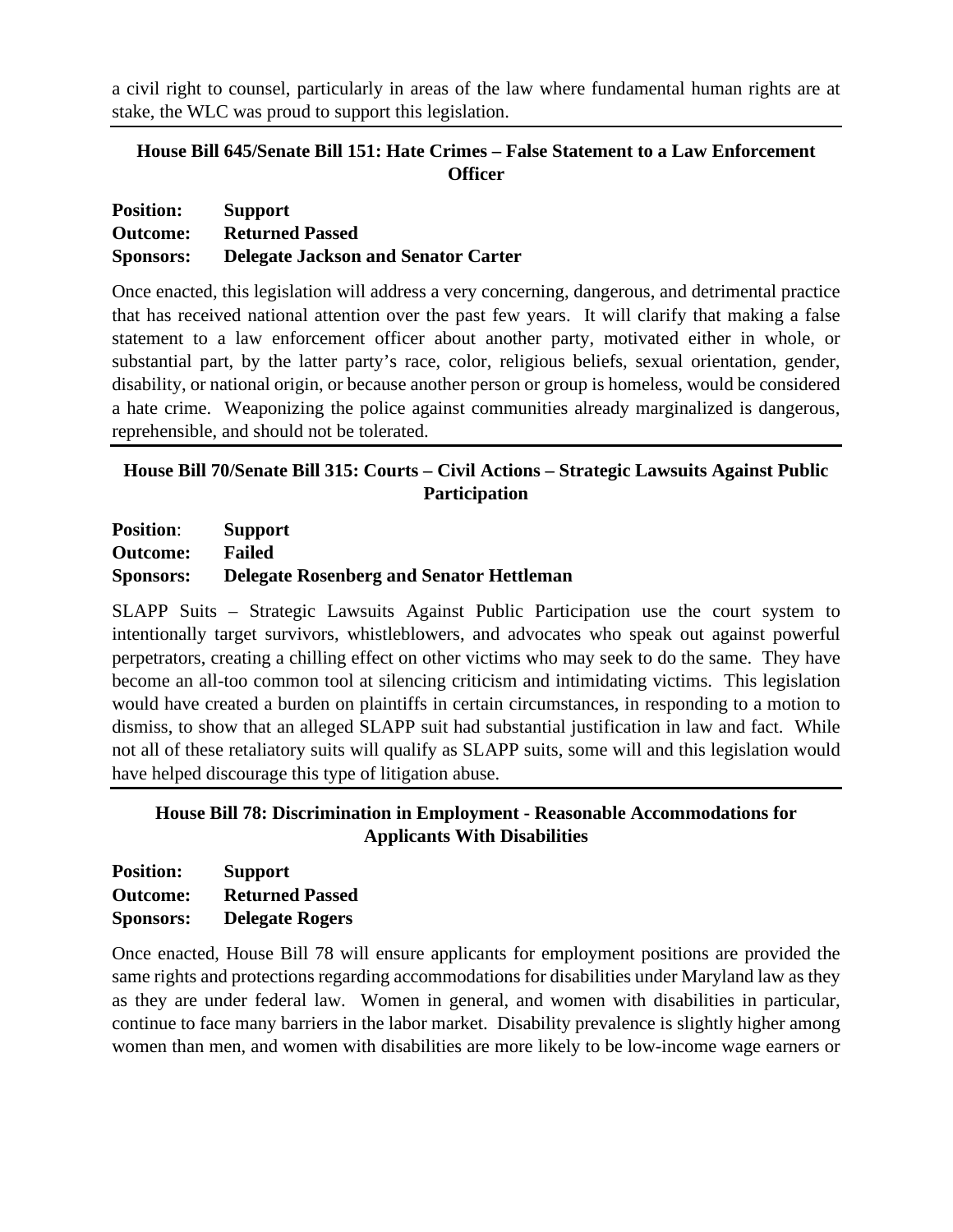to live in poverty compared to men with disabilities and both men and women without disabilities<sup>[1](#page-21-0)</sup>. This law will prohibit employers from failing or refusing to make a reasonable accommodation for the known disability of an applicant for employment. Because the WLC strongly supports equal employment opportunities, and values a diverse workforce with full economic opportunity, the WLC proudly supported HB 78.

### **House Bill 114/Senate Bill 129: Access to Counsel in Immigration Proceedings Program**

| <b>Position:</b> | <b>Support</b>                                 |
|------------------|------------------------------------------------|
| <b>Outcome:</b>  | <b>Failed</b>                                  |
| <b>Sponsors:</b> | <b>Delegate Williams and Senator Hettleman</b> |

Legal representation is fundamental to safeguarding fair, equal, and meaningful access to the legal system. Yet, there is no right to appointed counsel in civil matters, including in immigration proceedings. Nonetheless, we know that immigrants *with* representation are nearly six times more likely to have a successful outcome than those without representation. While many legal services organizations in Maryland work to bridge the representation gap for immigration services, including the WLC's MEDOVI project, the need for quality, affordable representation is still incredibly large and acute. This bill would have created a Right to Counsel in Immigration Proceedings Coordinator, who would be tasked with organizing and directing services and resources to provide all covered individuals with access to legal representation in removal proceedings. This in turn would ensure a right to counsel in immigration proceedings where the individual is subject to removal from the United States.

### **House Bill 290/Senate Bill 71: Hate Crimes – Civil Remedies**

| <b>Position:</b> | <b>Support</b>                                 |
|------------------|------------------------------------------------|
| <b>Outcome:</b>  | <b>Failed</b>                                  |
| <b>Sponsors:</b> | <b>Delegate Crutchfield and Senator Kramer</b> |

This legislation would have provided a civil remedy for individuals who have been the victim of a hate crime, thereby allowing them to recover damages for economic and noneconomic harms caused by the crime. The WLC believes victims of hate crimes should have an avenue to access our justice system and the opportunity to be made whole after experiencing the economic and noneconomic damages of these threatening actions.

# **House Bill 453/Senate Bill 550: Correctional Facilities – Transgender, Nonbinary, and Intersex Inmates (Transgender Respect Agency and Dignity Act)**

| <b>Position:</b> | <b>Support</b>                           |
|------------------|------------------------------------------|
| <b>Outcome:</b>  | <b>Failed</b>                            |
| <b>Sponsors:</b> | <b>Delegate Lopez and Senator Carter</b> |

Nearly one in six transgender Americans—and one in two black transgender people—has been to prison. For those incarcerated transgender individuals, discriminatory policies and sexual assault are constant and real threats, and in fact transgender inmates are 13 times more likely to be sexually

<span id="page-21-0"></span><sup>&</sup>lt;sup>1</sup> US Dept. of Labor, Office of Disability Employment Policy, Spotlight on Women with Disabilities, March 2021, <https://www.dol.gov/sites/dolgov/files/ODEP/pdf/Spotlight-on-Women-with-Disabilities-March-2021.pdf>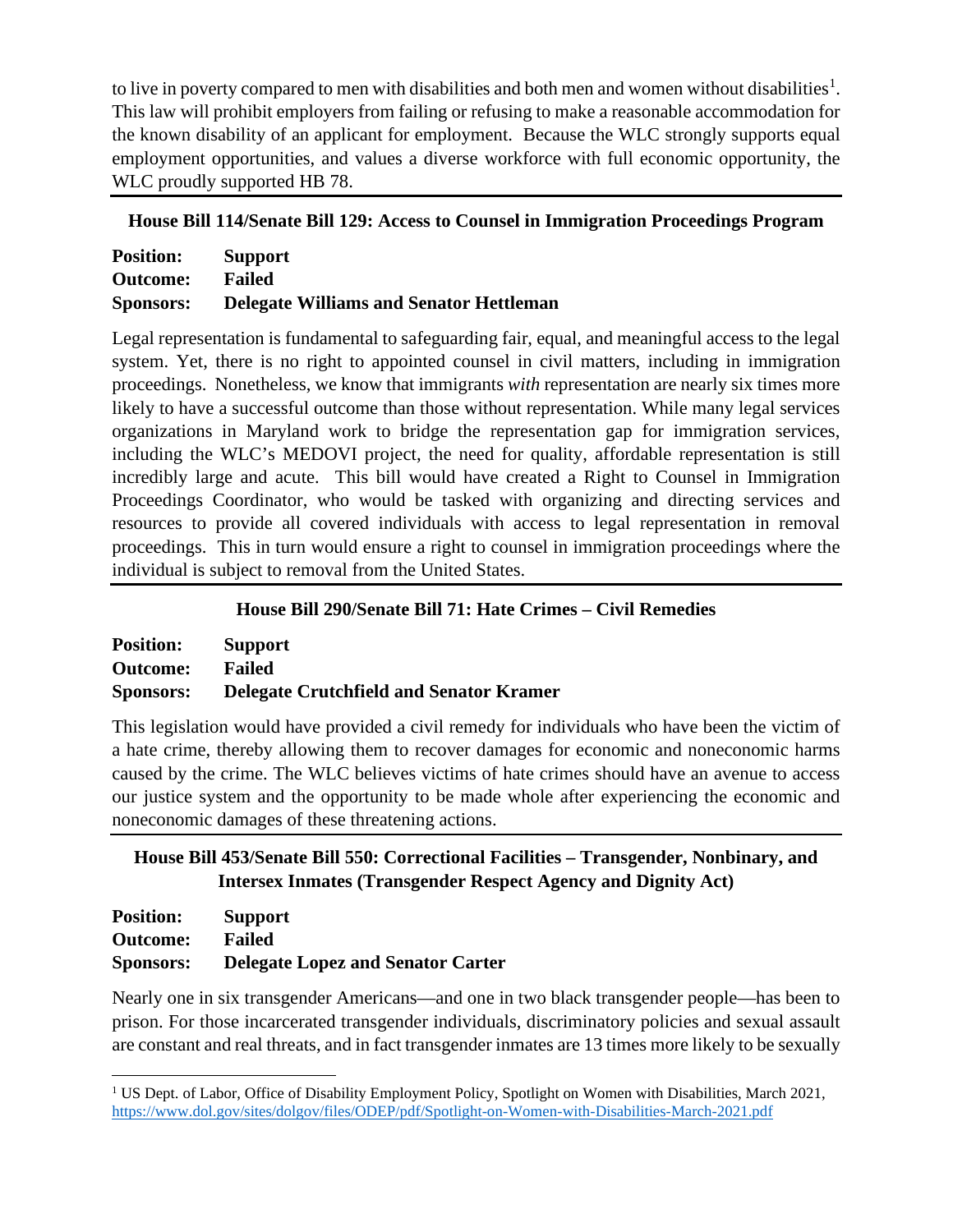assaulted than non-transgender people in prison. Segregating transgender people as an entire group within the correctional system —especially without their consent—can stigmatize them, cut them off from work opportunities, privileges and resources, and actually encourage violence by staff. Had it passed, this legislation would have mandated policies to ensure they are properly housed, recognized, and treated with respect and dignity.

# **House Bill 454/Senate Bill 776: Correctional Services - Pregnancy and Postpartum Support (Prevention of Forced Infant Separation Act)**

| <b>Position:</b> | <b>Support</b>                           |
|------------------|------------------------------------------|
| <b>Outcome:</b>  | <b>Failed</b>                            |
| <b>Sponsors:</b> | <b>Delegate Lopez and Senator Carter</b> |

The Healthy Start Bonding Program within the Maryland correctional system would have allowed women who are on pre-release status who have recently given birth to reside with their child in the prerelease unit for up to one year following the birth of the child. Current policies require women who give birth to return to their correctional facility, without their newborns, within 1-2 days of giving birth. Ultimately, allowing incarcerated new mothers the ability to remain with their newborns will help the hidden victims of crime, namely the children left behind.

# **House Bill 495/Senate Bill 519: Education - Student-Organized Peaceful Demonstrations – Student Discipline and Policy**

| <b>Position:</b> | <b>Support</b>                                  |
|------------------|-------------------------------------------------|
| <b>Outcome:</b>  | <b>Failed</b>                                   |
| <b>Sponsors:</b> | <b>Delegate Ebersole and Senator Washington</b> |

Historically, gender-based censorship has been a pervasive issue, with the voices of women monitored, limited, and even criminalized, often under the guide of protecting public morals. In educational settings, this has led to disproportionate disciplinary action when it comes to acts of protest. In particular, girls of color are more likely to be disciplined for minor subjective offenses that are susceptible to biases, such as being "defiant," "loud," "disobedient," or "disrespectful." Had it been enacted, this legislation would clarify the rights of students to demonstrate and express themselves within the public school system, without fear of bias-based retaliation or repercussion, while establishing guidance for schools, such as requiring schools to establish a demonstration policy for students, conditions students must adhere to in terms of notification and school disruption, protections against excessive or unnecessary punishment of students, and limitations on language that has the intent to harass, threaten of intimidate others.

# **Senate Bill 22/House Bill 209: Criminal Law - Unnatural or Perverted Sexual Practice - Repeal**

| <b>Position:</b> | <b>Support</b>                       |
|------------------|--------------------------------------|
| <b>Outcome:</b>  | <b>Failed</b>                        |
| <b>Sponsors:</b> | <b>Senator Lam and Delegate Moon</b> |

Senate Bill 22 would close a loophole that was left in 2020 when the legislature repealed the crime of sodomy, but left the portion of the law criminalizing "unnatural and perverted sex acts" intact.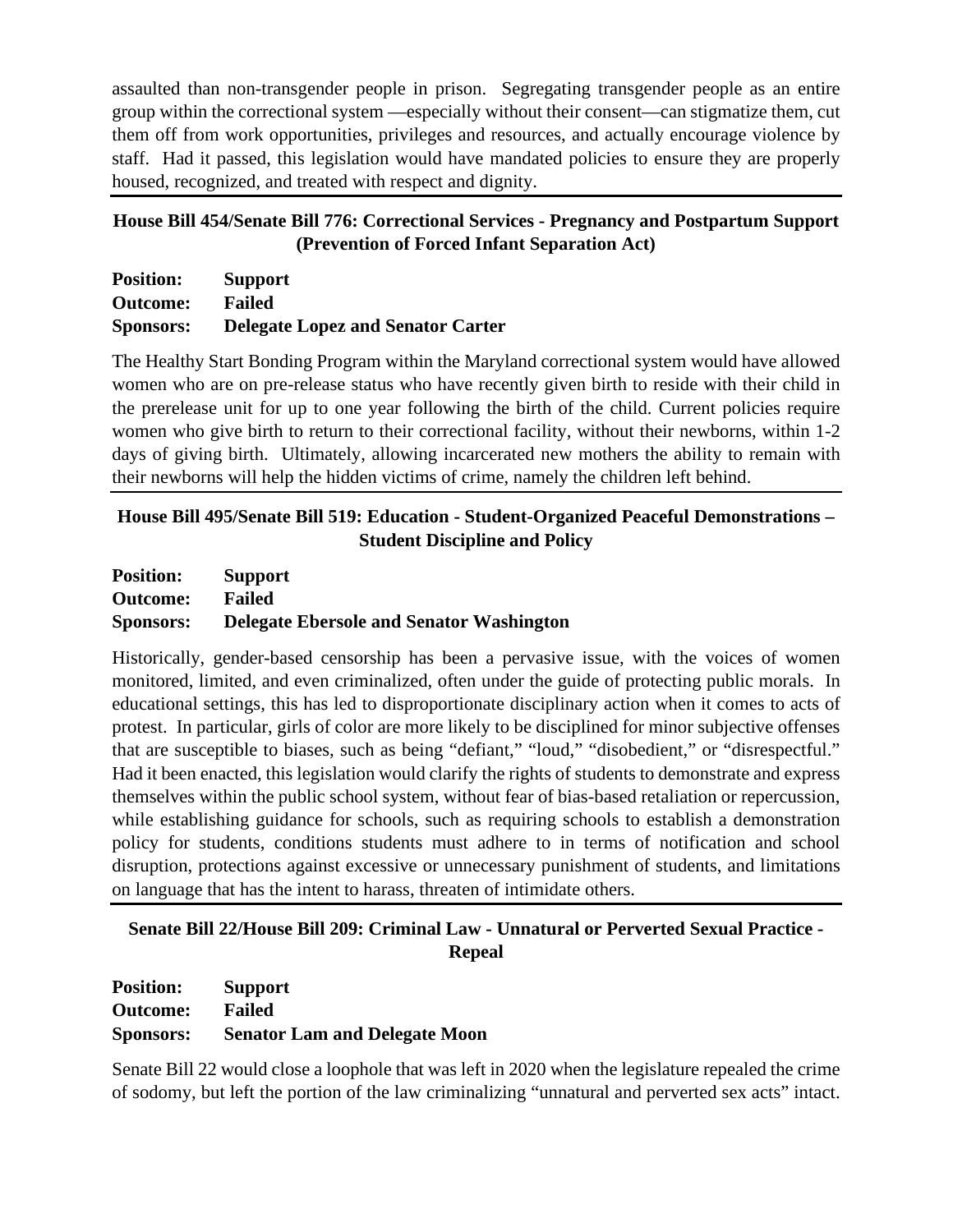By repealing the remaining law, this bill would make it safe for people to engage in *consensual* activity as they mutually choose.

**Senate Bill 223/House Bill 298: Landlord and Tenant – Eviction Actions – Filing Surcharge and Prohibited Lease Provisions**

| <b>Position:</b> | Support                                                  |
|------------------|----------------------------------------------------------|
| <b>Outcome:</b>  | Failed                                                   |
| <b>Sponsors:</b> | <b>Senate President Ferguson and House Speaker Jones</b> |

Developed by the Attorney General through the COVID 19 Task Force on Access to Justice, a partnership between the Maryland Attorney General's Office and the Maryland Access to Justice Commission, this legislation would have brought filing fees in landlord tenant cases closer in line with surcharges filed in other states, while at the same time increasing funding for Access to Counsel.

**House Bill 306: Election Law – Circuit Court Judges – Nonpartisan Elections**

| <b>Position:</b> | <b>Support with Amendments</b> |
|------------------|--------------------------------|
| Outcome:         | <b>Failed</b>                  |
| <b>Sponsor:</b>  | Delegate Qi                    |

An integral part of our advocacy work includes working to ensure that our judiciary is free of gender and race bias and representative of the communities it serves. We advance that goal by participating in the judicial selection process, where our Judicial Selections Committee interviews candidates for all trial and appellate courts, in every county. In the past two decades we have conducted well over one thousand interviews of candidates. This bill sought to take politics out of the court, by removing any language related to partisan elections from the process but does not go far enough. Maryland deserves a judiciary that is representative of its communities and that is fully vetted and qualified, without politics or politicking.

**House Bill 337/Senate Bill 21: Criminal Procedure – Sentencing – Primary Caretaker**

| <b>Position:</b> | <b>Support</b>                           |
|------------------|------------------------------------------|
| <b>Outcome:</b>  | <b>Failed</b>                            |
| <b>Sponsors:</b> | <b>Delegate Lopez and Senator Carter</b> |

If enacted, this legislation would have required judges take into consideration whether a person convicted a of non-violent offense is a primary caretaker of a dependent, and if so, whether that person could be placed into a community-based alternative to incarceration that would prevent the separation of the caretaker and their dependent. Because the WLC believes that keeping families together whenever possible is in the best interest of children, families, and our society at large, we supported these bills.

**House Bill 412/Senate Bill 392: State Commission On Criminal Sentencing Policy – Plea Agreements And Annual Report (The Judicial Transparency Act Of 2022)**

| <b>Position:</b> | <b>Support with Amendments</b>                                          |
|------------------|-------------------------------------------------------------------------|
| <b>Outcome:</b>  | Failed                                                                  |
| <b>Sponsors:</b> | Speaker Jones and President Ferguson (by request of the Administration) |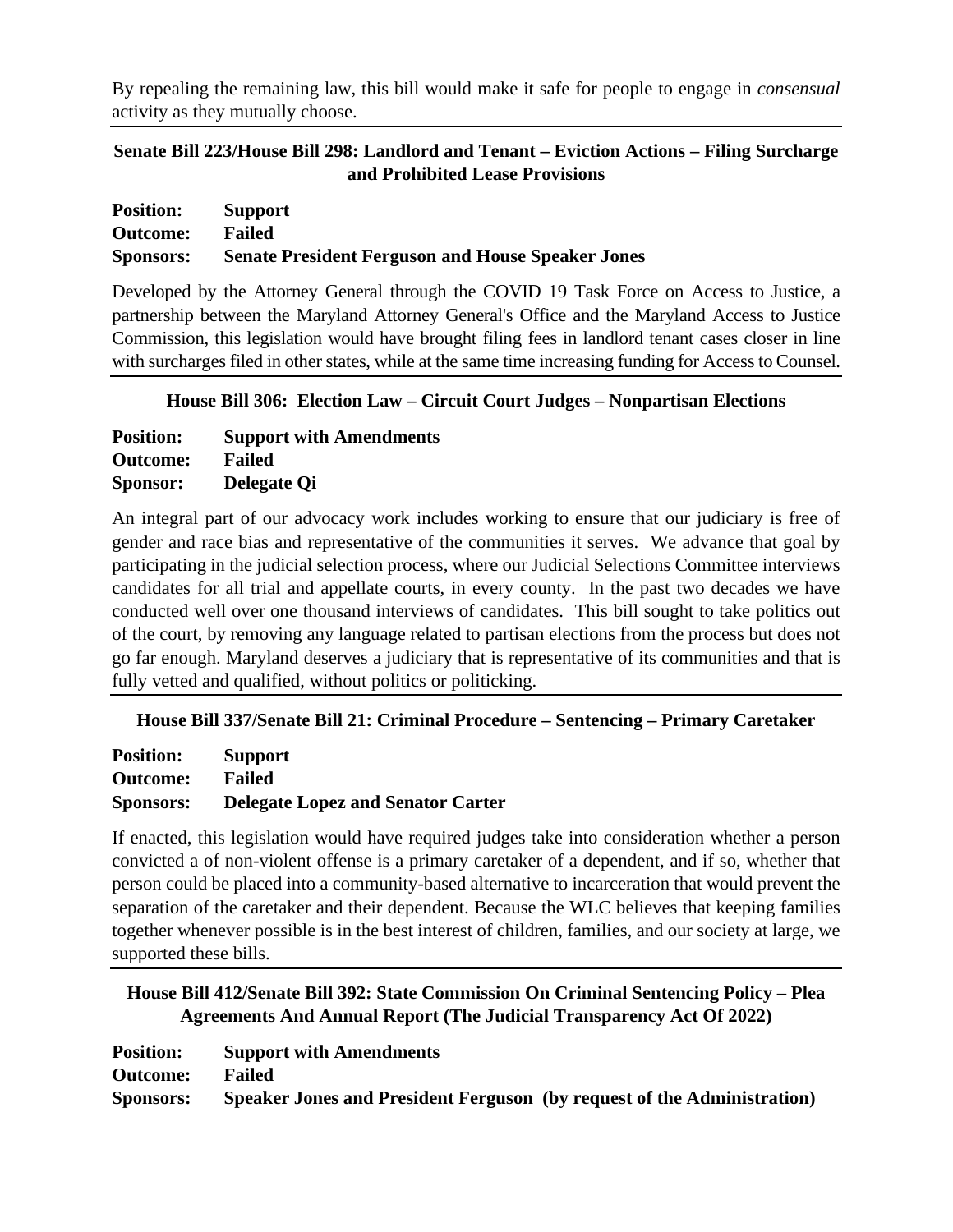This legislation would have established that a sentence imposed under a plea agreement may not be considered to be compliant with the sentencing guidelines unless the sentence falls within the *actual* sentencing guidelines range. It further expanded the reporting requirements about sentencing and sentencing guidelines in criminal law cases. The WLC did not take a position on the substantive portions of the bill but requested amendments to include data on the gender of the defendant being sentenced. This is vitally important information to make sure sentences are not being meted out unfairly based on gender.

# **House Bill 426: Vehicle Laws - Policies and Prohibition Against Discriminatory Traffic Stops**

**Position: Support Outcome: Failed Sponsors: Delegate Rosenberg**

House Bill 426 would have required the Maryland Police Training and Standards Commission to expand their current model policy against race-based traffic stops to include traffic stops based solely on an individual's national origin, religion, gender, gender identity, or sexual orientation. It would further require law enforcement agencies to adopt similar policies. The Women's Law Center of Maryland recognizes that the intersectionality of race and gender, as well as genderidentity, can play a large role in how individuals are perceived by the police. It is clear that an individual's race, gender, religion, or other membership in a protected class should play no role in whether they are stopped by law enforcement.

# **House Bill 572/Senate Bill 486: Places of Public Accommodation and Public Buildings - Gender-Inclusive Signage**

| <b>Position:</b> | <b>Support</b>                            |
|------------------|-------------------------------------------|
| <b>Outcome:</b>  | Failed                                    |
| <b>Sponsors:</b> | <b>Delegate Solomon and Senator Kagen</b> |

This very simple proposal offered a practical way to make all feel welcome and safe by requiring any single-occupancy bathroom in a place of public accommodation or in a public building to be marked with gender-inclusive signage, rather than an indication that the restroom may only be used by a specific gender. While this action may seem small and inconsequential, this bill will build a more inclusive and affirming community for everyone, and in particular transgender and non-binary Marylanders.

# **House Bill 693: Civil Cases – Surcharges and Payments to Special Funds**

**Position: Support Outcome: Failed Sponsors: Delegate Clippinger** 

HB 693 proposed a modest increase in court filing fees that would be distributed to the Maryland Legal Services Corporation (MLSC), the Access to Counsel in Evictions Special Fund, and the Rental Assistance Special Fund, to avert further reductions in funding to the MLSC, which provides essential funding for the provision of civil legal services to low-income Marylanders.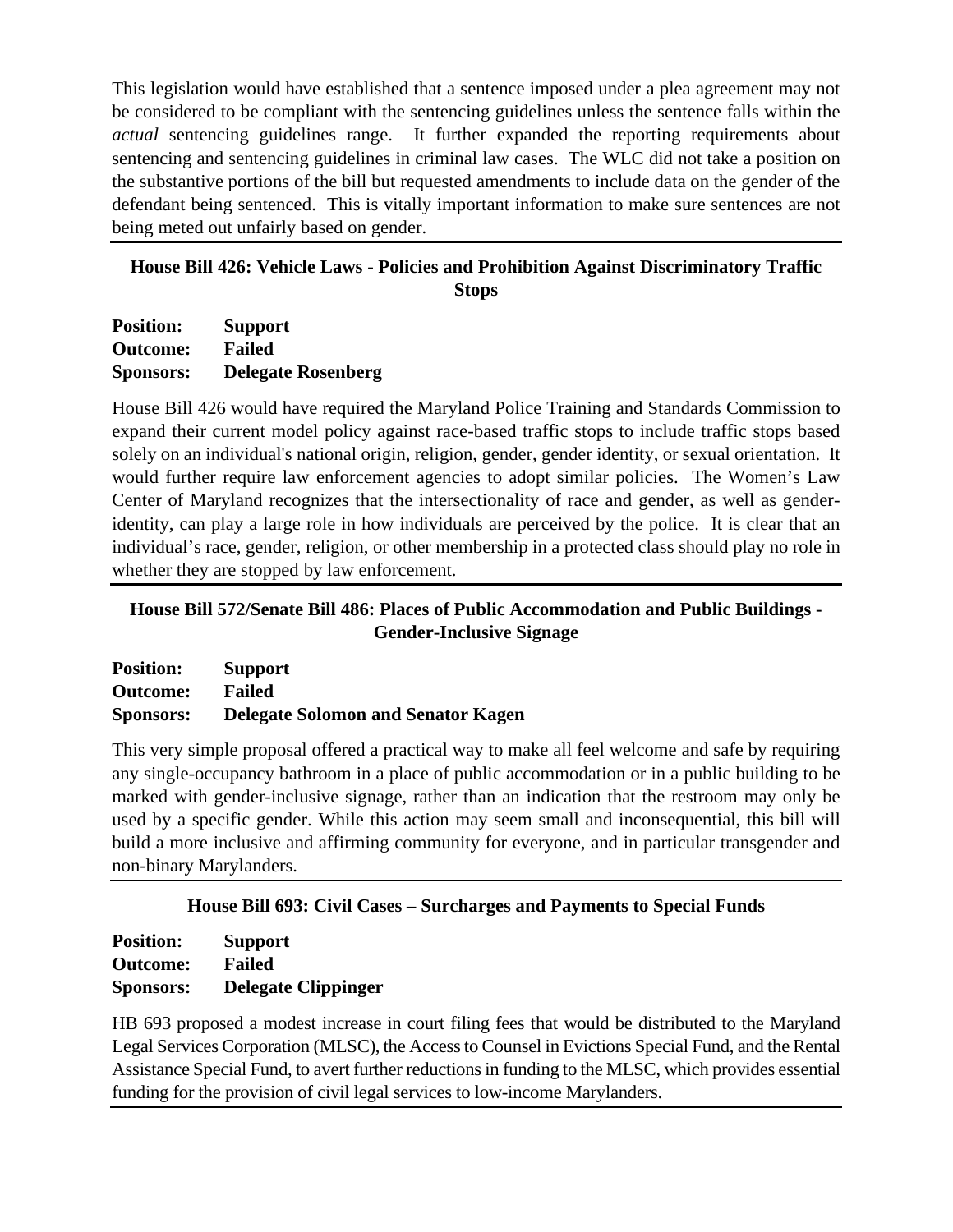### **House Bill 1120: Correctional Services – Pregnant Incarcerated Individuals – Substance Abuse Assessment and Treatment**

| <b>Position:</b> | <b>Support</b>             |
|------------------|----------------------------|
| <b>Outcome:</b>  | Failed                     |
| <b>Sponsors:</b> | <b>Delegate W. Fischer</b> |

All women are entitled to quality healthcare and medical treatment, regardless of their status within the justice system. The Supreme Court has ruled that access to healthcare while incarcerated is a fundamental right<sup>[2](#page-25-0)</sup>. Reproductive health care needs do not cease upon entering prison. And drug and substance abuse treatments are all the more necessary at this stage of health. House Bill 1120 sought to ensure a continuity of care, in particular as it relates to substance abuse treatment, for pregnant incarcerated individuals.

**House Bill 1131: Courts – Falsely Summoning A Police Officer – Civil Liability**

| <b>Position:</b> | <b>Support With Amendments</b> |
|------------------|--------------------------------|
| <b>Outcome:</b>  | <b>Failed</b>                  |
| <b>Sponsors:</b> | <b>Delegate Bartlett</b>       |

This legislation would have created a civil cause of action against a person who knowingly calls law enforcement on an individual with the intent of infringing on the person's constitutional rights, causing that person embarrassment, harassment or humiliation, or to damaging the person's reputation. The WLC supported this bill with amendments to make clear that cases where domestic violence or other interpersonal crimes may be being committed are excluded or considered in a more specific way. We are wary of unintended consequences for the people we represent and others trying in good faith to assist them.

# **OTHER**

# **House Bill 1213: Human Services - Commission on Fatherhood (Fatherhood Protection Act)**

**Position: Oppose Outcome: Defeated Sponsors: Delegate Metzgar** 

It was an unfortunate irony that this legislation was heard during Women's History Month – a month that should otherwise be spent galvanizing the movement towards gender equity. The bill, complete with calls to "encourage men to become candidates for public office," "secure appropriate recognition of men's accomplishments and contributions to the state," and "recommend methods of overcoming discrimination against men", was nothing short of a mockery of the progress that has been made throughout the years. The Maryland General Assembly has made great strides to promote gender equity in the recent past, including passing sweeping antiharassment legislation, promoting equal pay for equal work, and prioritizing the health and safety of working families. The WLC was proud to have supported those initiatives and to continue

<span id="page-25-0"></span><sup>2</sup> *Estelle v. Gamble*, 429 US 97 (1976).